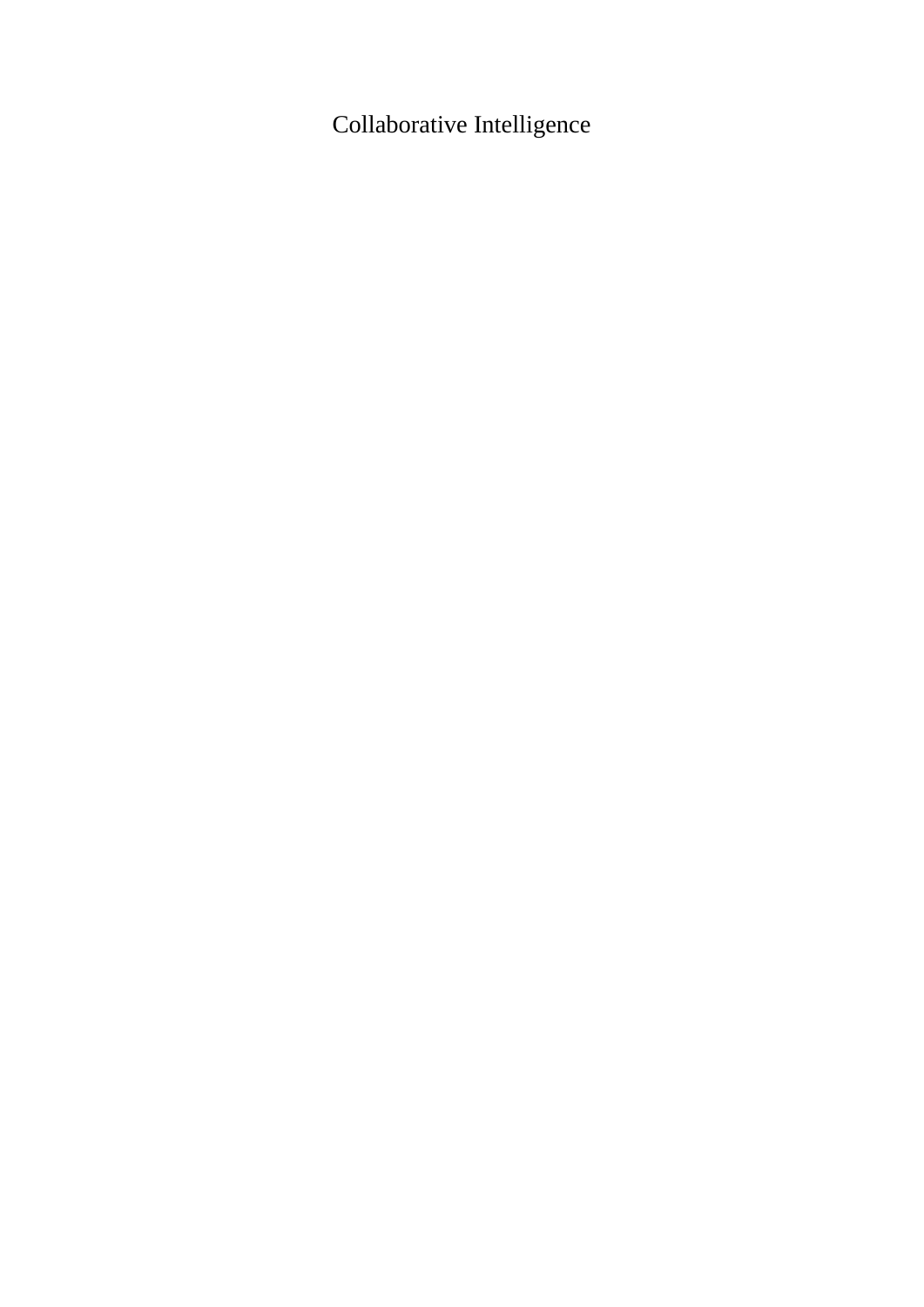*Translation from Italian by* 



**ADAPT** (www.adapt.it) is a non-profit organisation founded in 2000 by Professor Marco Biagi with the aim of promoting studies and research in the field of labour law and industrial relations from an international and comparative perspective. Our purpose is to encourage and implement a new approach to academic research, by establishing ongoing relationships with other universities and advanced studies institutes, and promoting academic and scientific exchange programs with enterprises, institutions, foundations and associations. In collaboration with the Centre for International and Comparative Studies on Law, Economics, Environment and Work (DEAL) at the Marco Biagi Department of Economics of the University of Modena and Reggio Emilia, ADAPT set up the International School of Higher Education in Labour and Industrial Relations, a centre of excellence which is accredited at an international level for research, study and the postgraduate programs in the area of industrial and labour relations.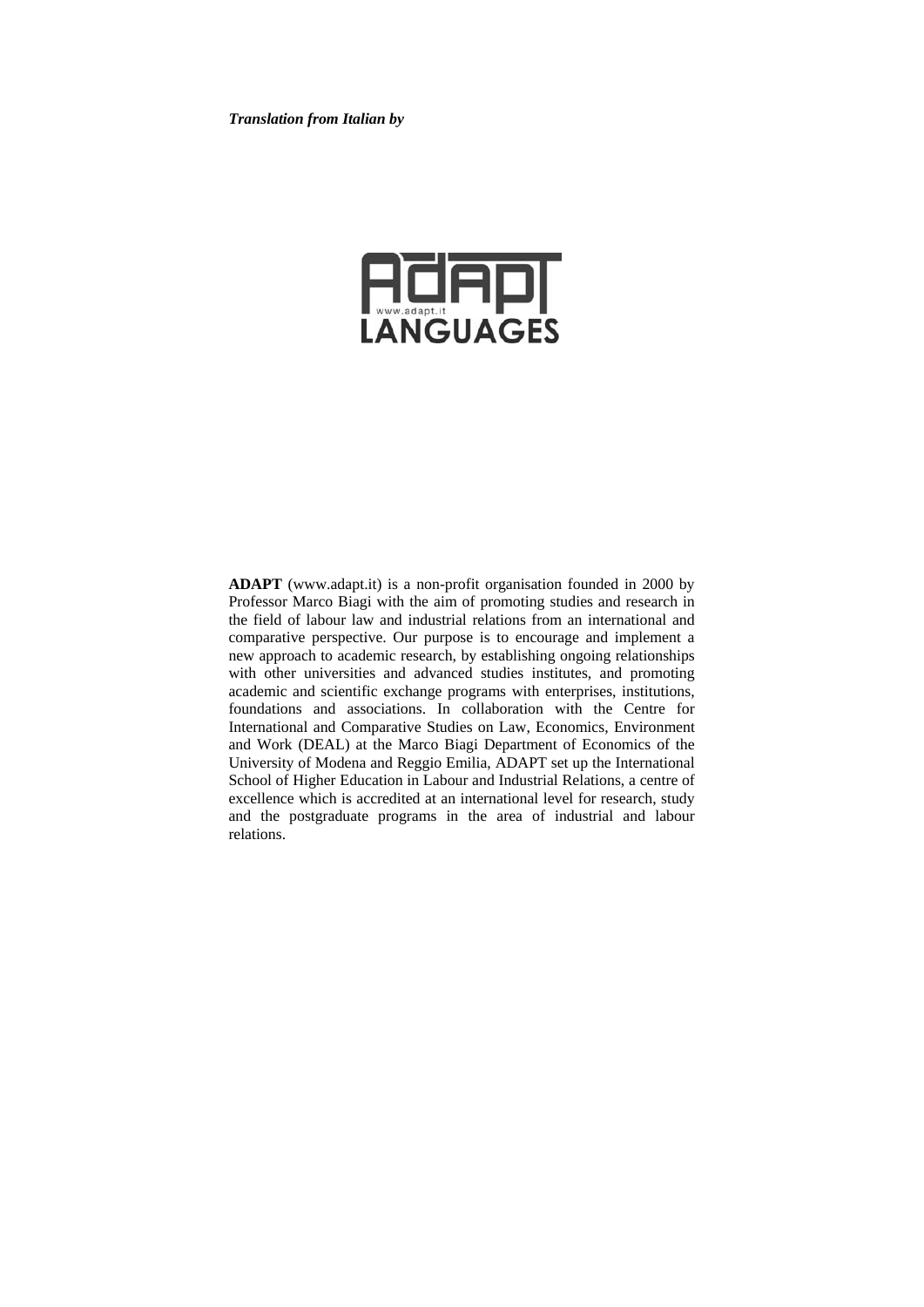# Collaborative Intelligence: Towards the Social Organization

By

Marco Minghetti

# **CAMBRIDGE SCHOLARS**

PUBLISHING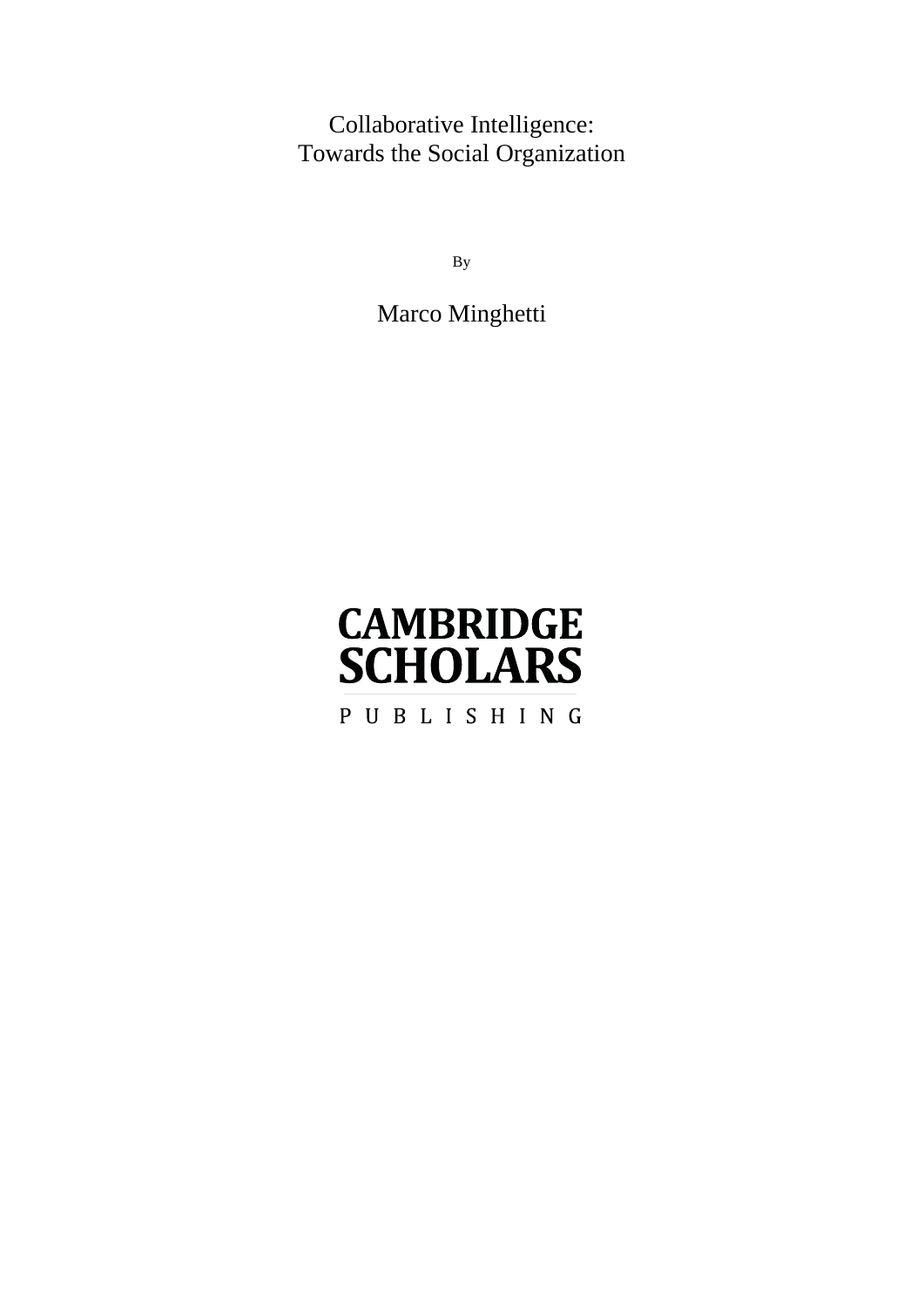#### Collaborative Intelligence: Towards the Social Organization, by Marco Minghetti

This book first published in English 2014 Originally published in Italian as *L'intelligenza collaborativa. Verso la social organisation* by Marco Minghetti, published by Egea, 2013

Cambridge Scholars Publishing

#### 12 Back Chapman Street, Newcastle upon Tyne, NE6 2XX, UK

British Library Cataloguing in Publication Data A catalogue record for this book is available from the British Library

Copyright © 2014 by Marco Minghetti

All rights for this book reserved. No part of this book may be reproduced, stored in a retrieval system, or transmitted, in any form or by any means, electronic, mechanical, photocopying, recording or otherwise, without the prior permission of the copyright owner.

ISBN (10): 1-4438-6022-0, ISBN (13): 978-1-4438-6022-2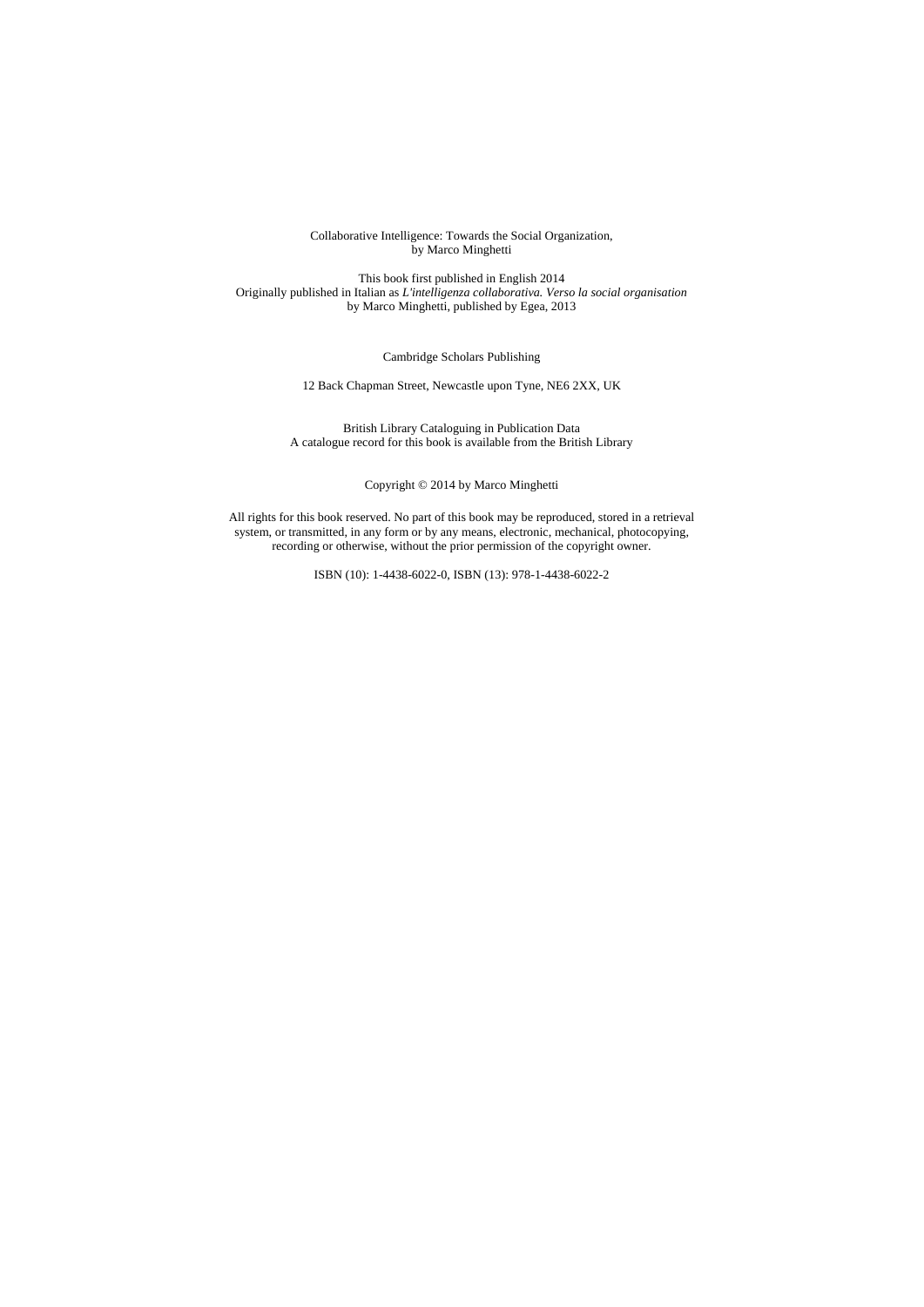# TABLE OF CONTENTS

| Part One: From Management 1.0 to the Social Organization     |
|--------------------------------------------------------------|
| Organizational and Cultural Assessment                       |
| Mapping and Structuring the Community                        |
| Choosing a Collaborative Platform                            |
| Building a Team to Promote Change and a New Leadership Model |
| Defining the ROI of Collaborative Work                       |
| Dant Trues A. Castel Media Chusteau fan Human Desemper       |

#### **Part Two: A Social Media Strategy for Human Resources**

Chapter Six ................................................................................................ 91 *Employer Branding 2.0: Establishing a Community of Future Talents in the Firm*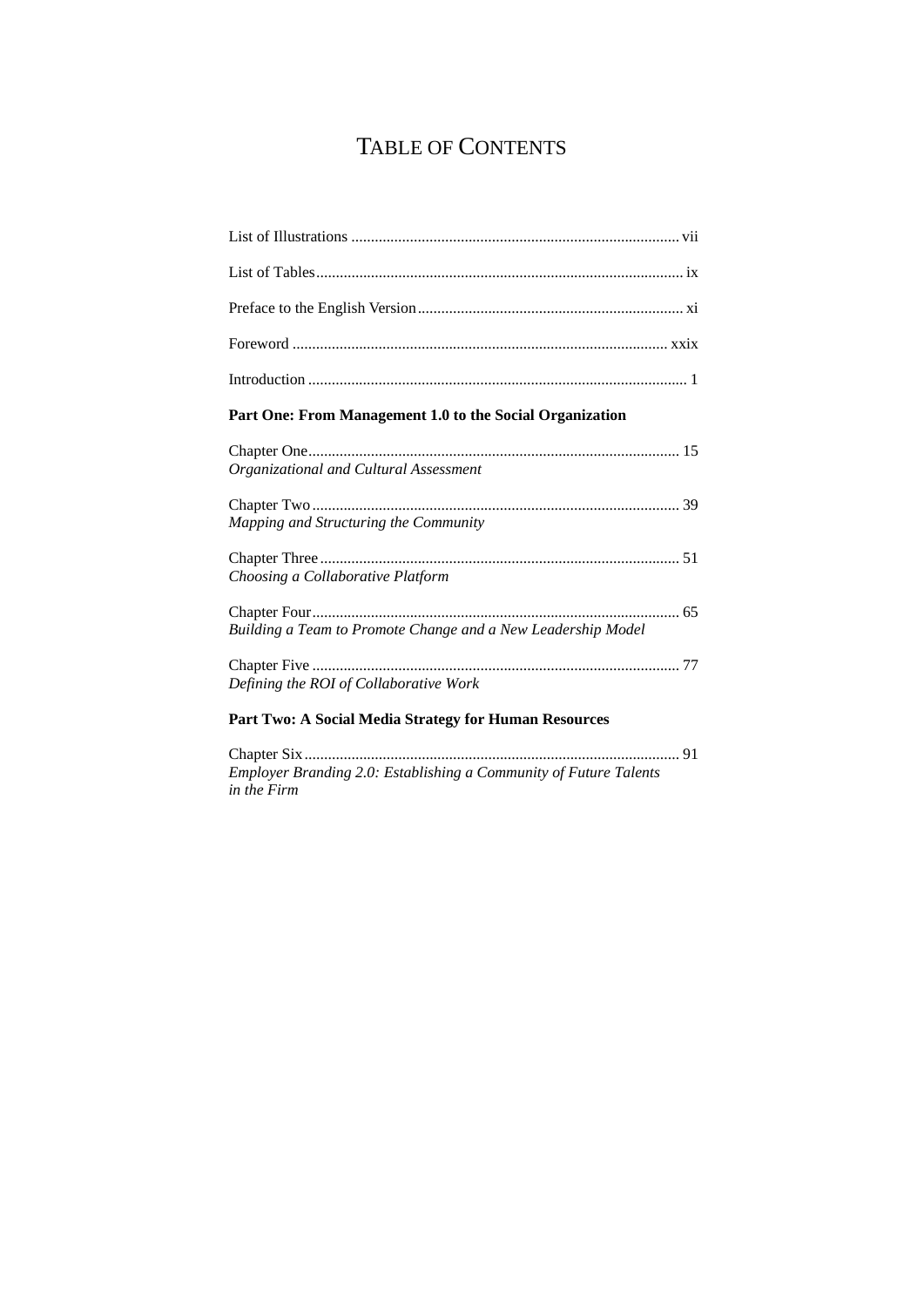#### vi Table of Contents

| Online Recruitment: Building a Multi-channel and Transmedial<br>Community       |  |
|---------------------------------------------------------------------------------|--|
| Internal Communication 2.0: Transforming Employees<br><i>into Collaborators</i> |  |
| From Professional Families to Learning Communities                              |  |
| Social Media Policy: Some Guidelines                                            |  |
| <b>Part Three: Prompting Change</b>                                             |  |
| The Co-creation of Value                                                        |  |
| Engagement                                                                      |  |
| Conviviality                                                                    |  |
| <i>Summoning</i>                                                                |  |
| Curation                                                                        |  |
| Michele Tiraboschi                                                              |  |
|                                                                                 |  |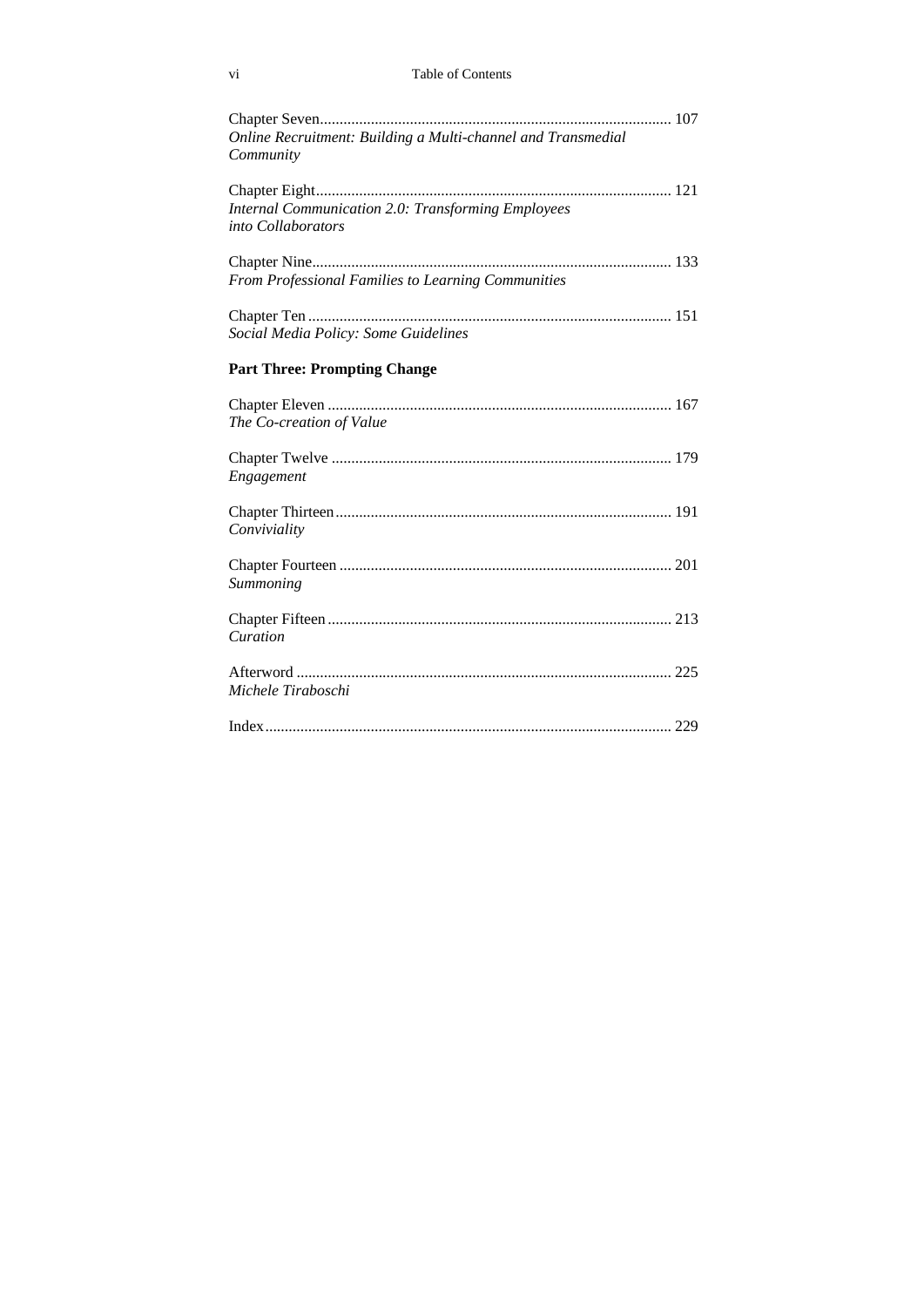## LIST OF ILLUSTRATIONS

Fig. a-1. *Methodology to Develop a Social Organization.* Introduction.

Fig. 9-1. *The Macro-planning of the Transition from a Professional Family into a Learning community.* From Professional Families to Learning Communities.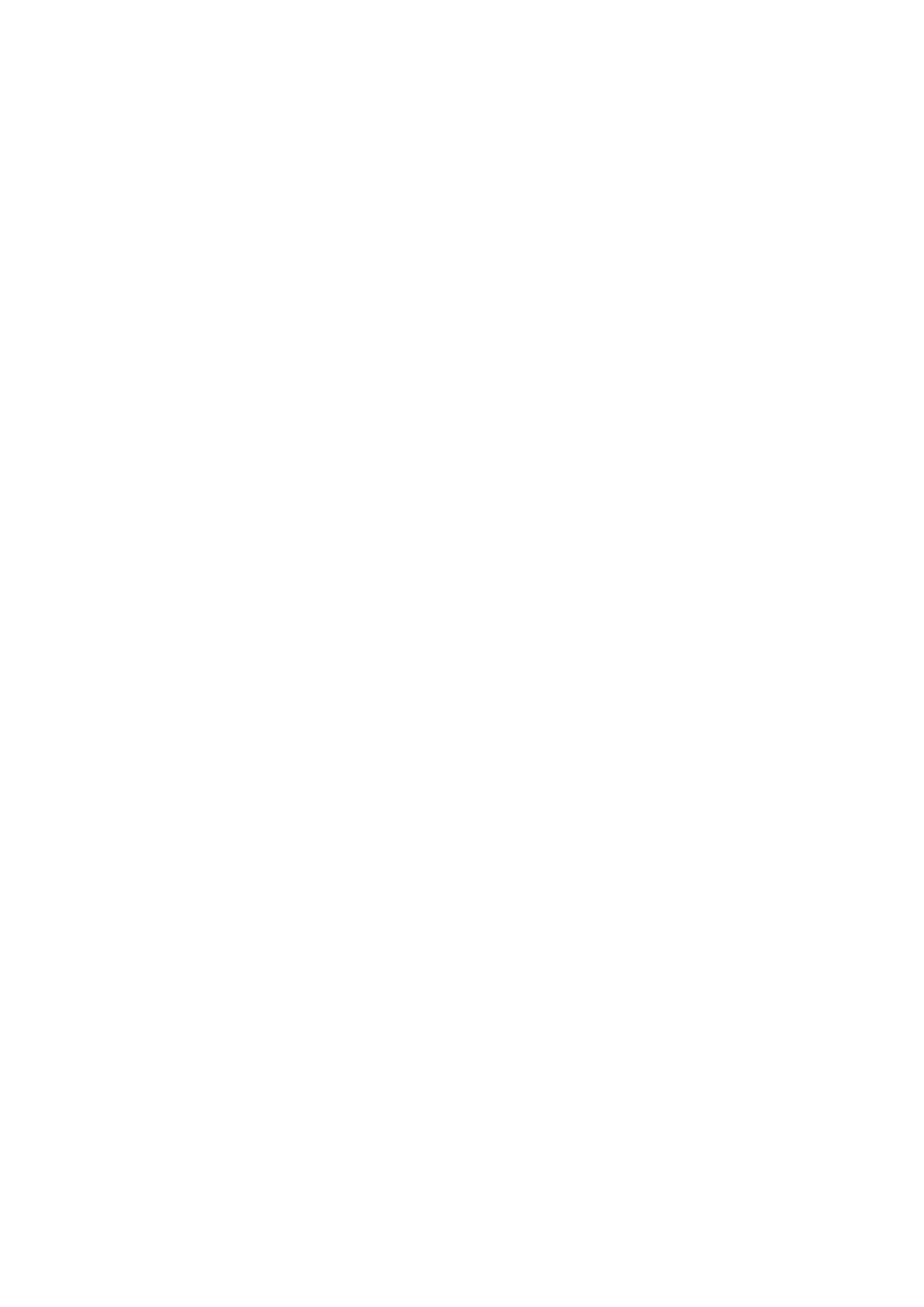## LIST OF TABLES

- Table 1-1. *Social Organization Development Model: A Synthesis*. Organizational and Cultural Assessment.
- Table 2-1. *Possible Matches between Processes, Communities and Metrics.* Mapping and Structuring the Community.
- Table 4-1. *Evangelists: A classification Based on Knowledge 2.0.* Building a Team for Change and a New Leadership Model.
- Table 4-2. *The Resources of the Core Change Management Team.*  Building a Team for Change and a New Leadership Model.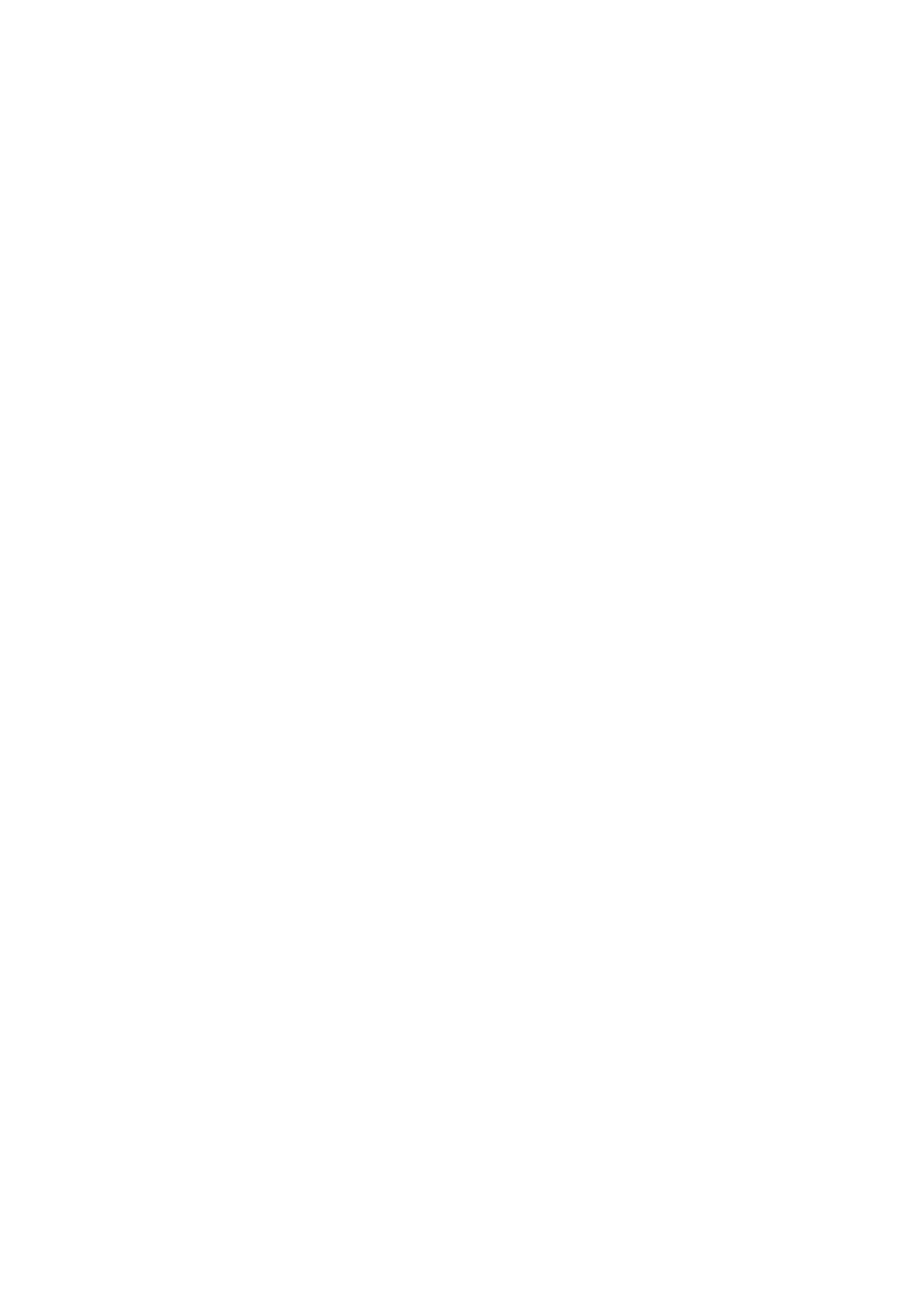## PREFACE TO THE ENGLISH VERSION

#### **Maybe You Have Not Realised that yet, but We Have Entered a New Era**

I always read with great interest the articles by Steve Denning on *Forbes*. They are a treasure trove of information on the revolution currently experienced by management. Although the low consideration given to managers and leaders today, Denning is unhesitant in defining the current times as "the golden age of management". $<sup>1</sup>$ </sup>

As he explains, many managers stubbornly cling to the unproductive, inefficient and unethical bureaucratic processes which are typical of Scientific Management 1.0, the "Command and Control" model, and Taylorism, dragging the companies they run into the economic crisis. Yet a new model of social organization is rapidly developing, as a result of a radical change of perspective in relation to theories and practices in place in the last 100 years.

The present volume is the English version of *L'intelligenza collaborativa*, a book published one year ago in Italian in which I made the same arguments as Denning.

He terms this approach "radical management" and defines it according to the ten principles which summarize the thought of economists, sociologists, and analysts in the last century (e.g. Dan Tapscott, Gary Hamel, but also the proponents of Humanistic Management  $2.0^2$ ):

<sup>&</sup>lt;sup>1</sup> Denning, S. 2013, *The Golden Age of Management is Now*, available at http://www.forbes.com/sites/stevedenning/2013/08/05/the-golden-age-ofmanagement/

<sup>2</sup> See http://www.humanisticmanagement.eu/.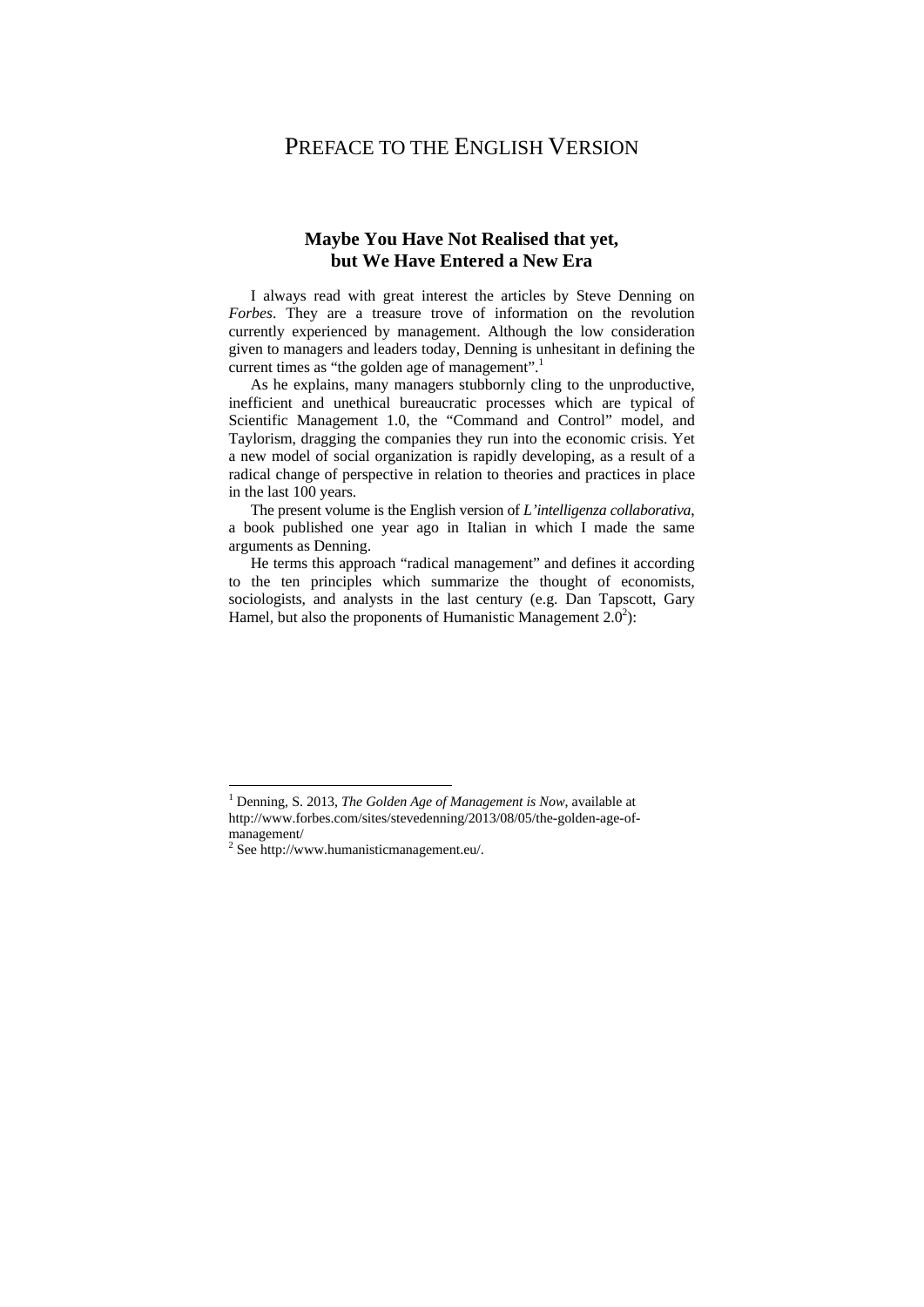- 1. From maximizing shareholder value to customer delight;
- 2. From sustainable competitive advantage to continuous strategic adaptation;
- 3 From efficiency to co-creating value;
- 4 From unidirectional value chains to multi-directional value networks;
- 5 From steep hierarchy to shared responsibilities;
- 6 From control to enablement;
- 7. From economic value to values that grow the firm;
- 8. From command to conversation;
- 9. From managing process to stewardship of stakeholders;
- 10. From episodic improvement to paradigm shift;

It might be interesting to go through all of them taking into account the concepts developed in my book and bearing in mind Denning's general definitions, in order to provide a practical understanding of the notion of "collaborative intelligence".

#### **From Maximizing Shareholder Value to Customer Delight**

According to Denning, the management revolution flows from a recognition that the pervasive pursuit of short-term profits since the 1970s has not led to long-term shareholder value or the enduring betterment of society. We now know that it has generated widespread bad profits, undercut firms' sustainability, destroyed whole industries and undermined the capacity of entire sectors to compete internationally. Self-evidently, creating value for customers leads to long-term shareholder value. As a result, this radically different way of managing is significantly more profitable than the old one.

Organizations that have–for the most part–embraced the new paradigm, such as Apple, Amazon, Salesforce, and Whole Foods Markets, are moving towards what in the 2004 *Human Management Manifesto* is defined as "the new frontier of corporate culture".<sup>3</sup>

The new managerial principles are identified by Denning in what he calls the Creative Economy. In the same spirit, the Humanistic Management theory argues that the main element of management is creativity, understood as the ability to produce something new and amazing that has never been seen before and which is destined to affect future events in different respects.

 3 See http://www.humanisticmanagement.eu/home/the-humanistic-managementmanifesto/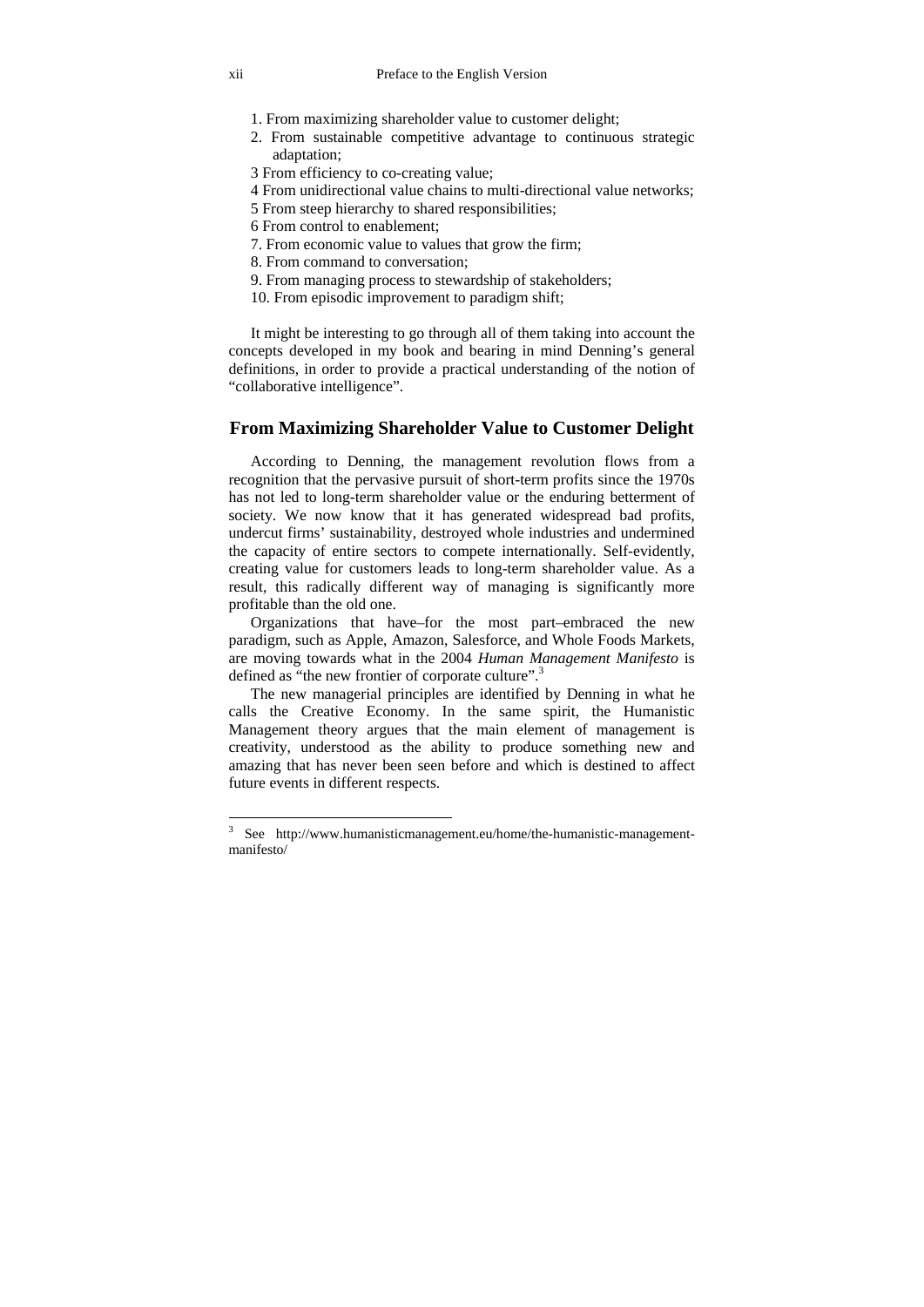Creativity is a fundamental component of collaborative intelligence which arises from the ability to take a "meta-disciplinary approach".

This means being able to make direct or indirect use of special skills other than those already mastered, drawing on the concept of "openness" developed by Dan Tapscott in *Wikinomics*. Accordingly, creativity needs a social and cultural context (either offline or online) where its various forms can be nourished, bringing together different repositories of knowledge. This should take place following the example provided in the afterword of the Italian version of the volume, *The Medici Effect*, where, like Denning, I refer to some concepts developed by Richard Florida in *The Rise of the Creative Class*.

Yet there is one aspect which is overlooked by Denning: the profitability of some of these companies (I am thinking of Apple and Google) is also the result of illegal (or barely legal) tax evasion practices. In my opinion, the strong call to corporate ethics—which is coherently pursued and not only declaimed—should be the fundamental component to prevent new managers from ending up like their predecessors.

The collaborative intelligence realized by the organizations is considered as such only if translated into a responsible fulfillment of one's duties to the local, national, and global community, in order to grow and prosper.

#### **From Sustainable Competitive Advantage to Continuous Strategic Adaptation**

In the emerging Creative Economy, competitive advantage is increasingly transient. As explained by Rita McGrath in her book *The End of Competitive Advantage* (2003), a new competitor can emerge from anywhere at any time. It is not just cheap substitutes for products that capture low-end customers and gradually move upmarket to pick off higher-end customers. Now entire product lines—whole markets—can be destroyed almost overnight as customers defect in droves by "big bang disruption".

#### **From Efficiency to Co-Creating Value**

As the economy steadily shifts from commodities to complex differentiated or personalized products and services, and as power in the marketplace shifts from the seller to the buyer, the importance of adding value to customers relative to greater internal efficiency has increased. As a result, it is employers who have learnt to generate co-value, creating products and services along with stakeholders and becoming more and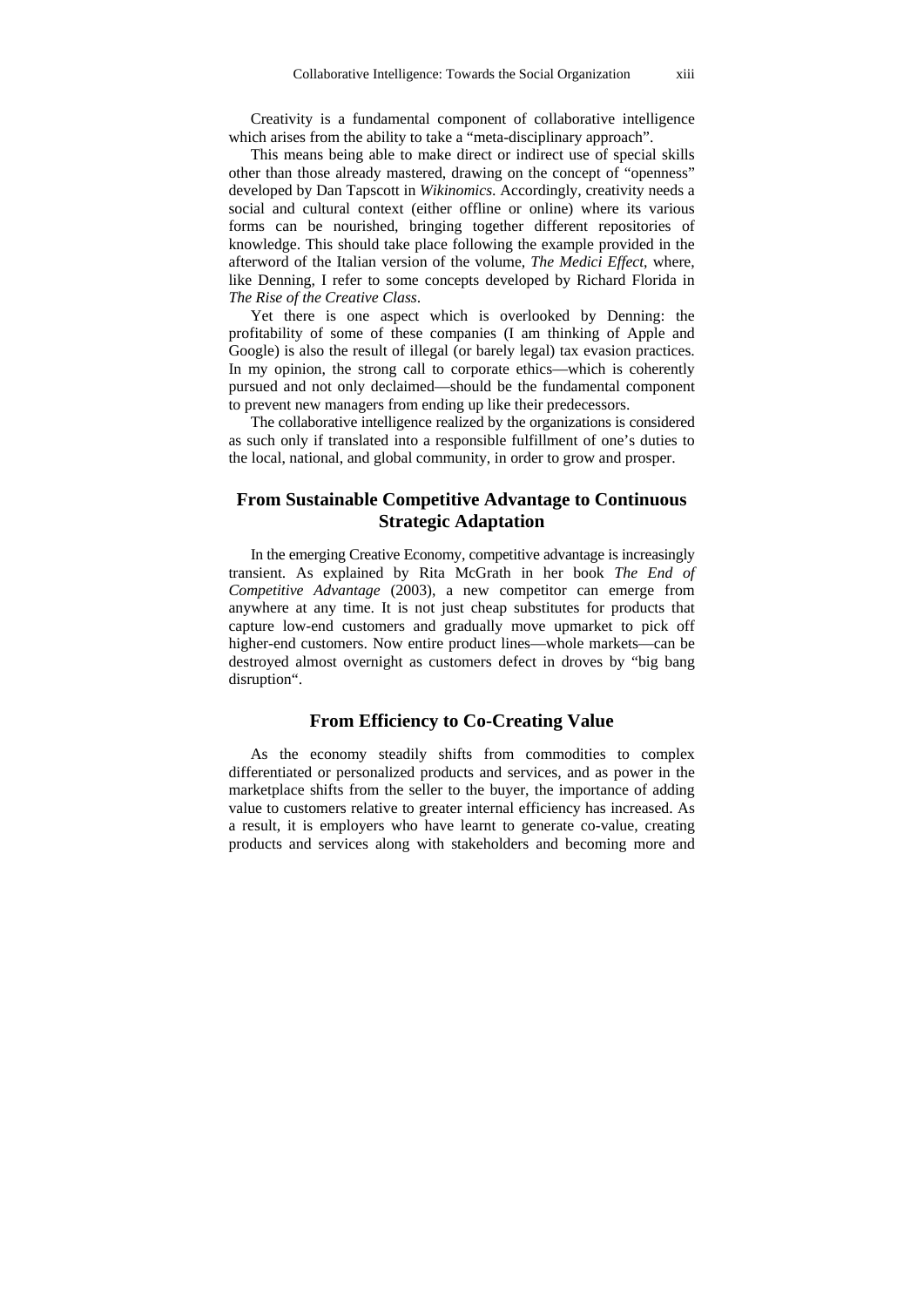more successful. Denning makes reference to Apple, Amazon, Salesforce and Whole Foods Markets, but in this book we also point out the case of Italy-based Banca Ifis. Wikipedia provides the following definition of cocreation, to which Chapter 11 of this book is dedicated:

Co-creation is a form of marketing strategy or business strategy that emphasizes the generation and ongoing realization of mutual firmcustomer value. It views markets as forums for firms and active customers to share, combine and renew each other's resources and capabilities to create value through new forms of interaction, service and learning mechanisms. It differs from the traditional active firm—passive consumer market construct of the past. Co-created value arises in the form of personalized, unique experiences for the customer (value-in-use) and ongoing revenue, learning and enhanced market performance drivers for the firm (loyalty, relationships, customer word of mouth). Value is cocreated with customers if and when a customer is able to personalize his or her experience using a firm's product-service proposition—in the lifetime of its use—to a level that is best suited to get his or her job(s) or tasks done and which allows the firm to derive greater value from its product-service investment in the form of new knowledge, higher revenues/profitability and/or superior brand value/loyalty. Scholars C.K. Prahalad and Venkat Ramaswamy popularized the concept in their 2000 *Harvard Business Review* article, "Co-Opting Customer Competence". They developed their arguments further in their book, published by Harvard Business School Press, *The Future of Competition*, where they offered examples including Napster and Netflix showing that customers would no longer be satisfied with making yes or no decisions on what a company offers. Value will be increasingly co-created by the firm and the customer, they argued, rather than being created entirely inside the firm. Co-creation in their view not only describes a trend of jointly creating products. It also describes a movement away from customers buying products and services as transactions, to those purchases being made as part of an experience. The authors held that consumers seek freedom of choice to interact with the firm through a range of experiences. Customers want to define choices in a manner that reflects their view of value, and they want to interact and transact in their preferred language and style

Another suitable definition of "co-creation" is provided in the post "A Co-creation Primer" in *the Harvard Business Review*. Aside from the Harvard scholars, nowadays there is general consensus that the co-creation of value, services, media contents, promotions, and advertisements is the most promising tool to boost innovation, competitiveness, and to better balance demand and supply. In reality in co-creation, users actively work with producers in the creation, implementation, consumption, and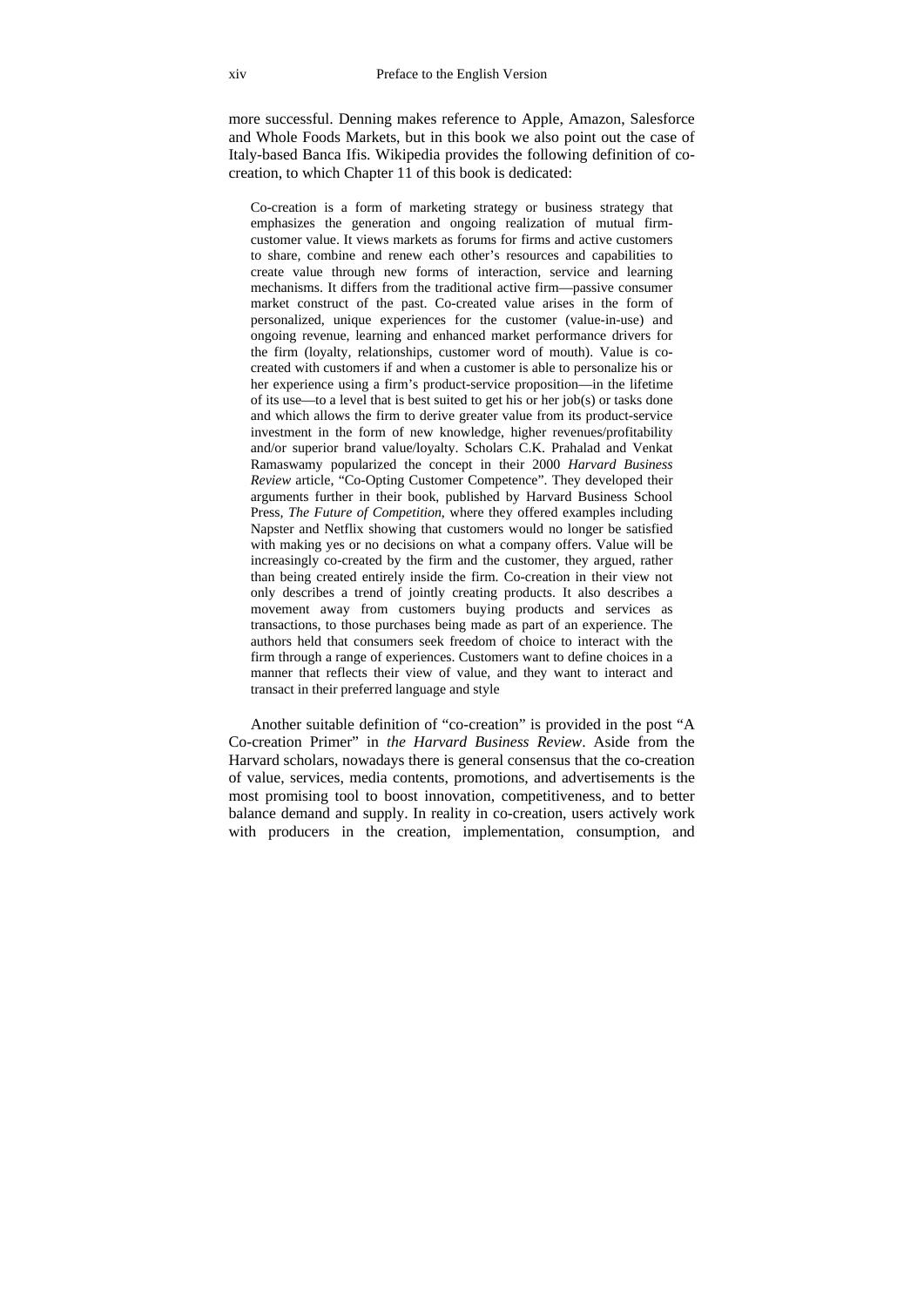promotion of co-created services and products (Marketing is Dead, the *Harvard Business Review*).

As Luigi Ferrari explains in *L'impresa nell'era della Conoscenza*:

It is an open secret that today innovating is increasingly difficult, as technology and capital are no longer scarce goods or competitive factors. The capacity to innovate lies in the human component, with the partnership between producers and users being a winning factor in every sector. Each one of the actors involved pursues his own interest; users aim at utilizing more convenient services and products whereas the employers' intention is to gain competitive advantage in terms of production, processes and costs. No market survey, however well conducted, can replace the interaction between the user and the supplier, provided that the latter will be motivated by a collaborative spirit and not by selfish interests. In relation to this last point, transparency is a core value of the web and anyone should comply with it, to avoid negative implications, above all in terms of reputation.

### **From Unidirectional Value Chains to Multi-Directional Value Networks**

At the very core of traditional management thinking lies the unidirectional value chain through which the firm delivers value to customers.

Creating and sustaining superior performance is seen as coming principally from making the unidirectional value chain more efficient.

This concept was made clear by Michael Porter's *Competitive Advantage* (1985). According to his theory, the success of a company originates essentially from making the unidirectional value chain more efficient (i.e. top-down, broadcasting and hierarchical; in a word "unicursal", as explained in an article I wrote in 2000 for *Hamlet<sup>4</sup>* influenced by Umberto Eco, which was later on reviewed and further developed in the 11<sup>th</sup> Variazione Impermanente of the *Manifesto of Humanistic Management* and *Nel Labirinto, Alice Annotata 7*).5

In an interview with Brian Leavy for a forthcoming issue of *Strategy & Leadership*, Venkat Ramaswamy says that in future "value increasingly will be co-created interactively by firms and customers, rather than merely exchanged between them. This challenges two deeply embedded traditional assumptions about strategy and value creation: that firms create

<sup>4</sup> See http://www.humanisticmanagement.eu/english-versions-of-main-italianbook-published-by-marco-minghetti/the-shakespearian-company/ 5

See https://www.facebook.com/notes/postmodern-alice/postmodern-alice-7-inthe-labirinth/301397379907651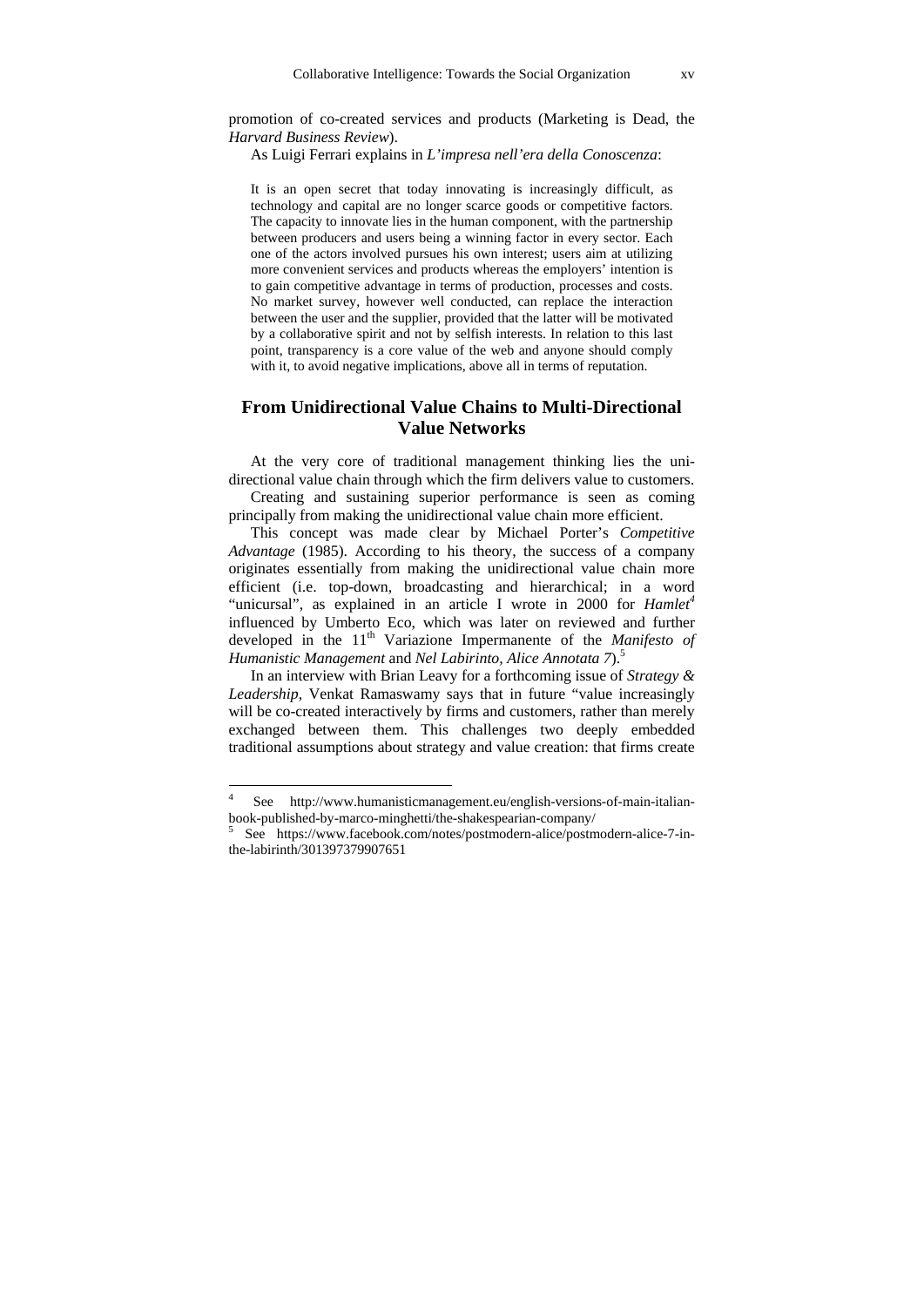value and then exchange it with consumers in the marketplace and that the value created resides primarily in the product or service provided".

The thinking behind the uni-directional value chain is a relic of an era in which organizations could succeed by pushing products and services at customers. In the Creative Economy, the company's value chain is merely one facet of a more complex multi-directional network, where value is created through interaction with customers and partners.

Examples are the Apple's App stores – which constitute a platform that mobilizes several hundred thousand developers who interact directly with customers – and NikePlus which simultaneously creates value for runners and Nike. In Italy, such an approach is akin to that developed by Vodafone, as discussed in the posts *HR 2.0? Il caso Vodafone e HR 2.0? Il caso Vodafone (Parte seconda)*, subsequently reviewed and published in Chapter 9 of this book in the form of a success story recounted by Gianluca Ventura, Vodafone HR Director.

In a discussion with Luigi Ferrari, I pointed out that:

the first condition not only to survive, but to benefit from the new economic scenario is to listen and discuss, thus not using the web as a mere communication tool erroneously assuming that we can adapt old messages to new social media. Rather, it is important to challenge the vertical and top-down organisational models which characterized, for better or for worse, business activity, from the advent of marketing to the establishment of new form of advertisement and openness to social media in the first decade of the millennium.

We made the same argument in the Preface to *Humanistic Management*: "In order to understand the present times and look at the future, it is necessary to promote open-mindedness, self-analysis and reflections, along with the capability to find original solutions through paying great care to the context, to the outside". This attitude is decisive to promote collaborative intelligence among all stakeholders and transform the traditional company into a network of communities, translating into practice what is argued in *Quarta Variazione Impermanente*:

the legitimization of economical, technical and legal thinking cannot take place in terms of objective and measurable "convenience", but in terms of value creation concerning desires, emotions, and collective and individual imagination. Social entities cannot delegate to others the development of lifestyles which depend on everyone's aspirations and action and situate themselves in different and multiple contexts which—being in everyone's mind—escape the analysis of experts, who are not willing to know them anyway.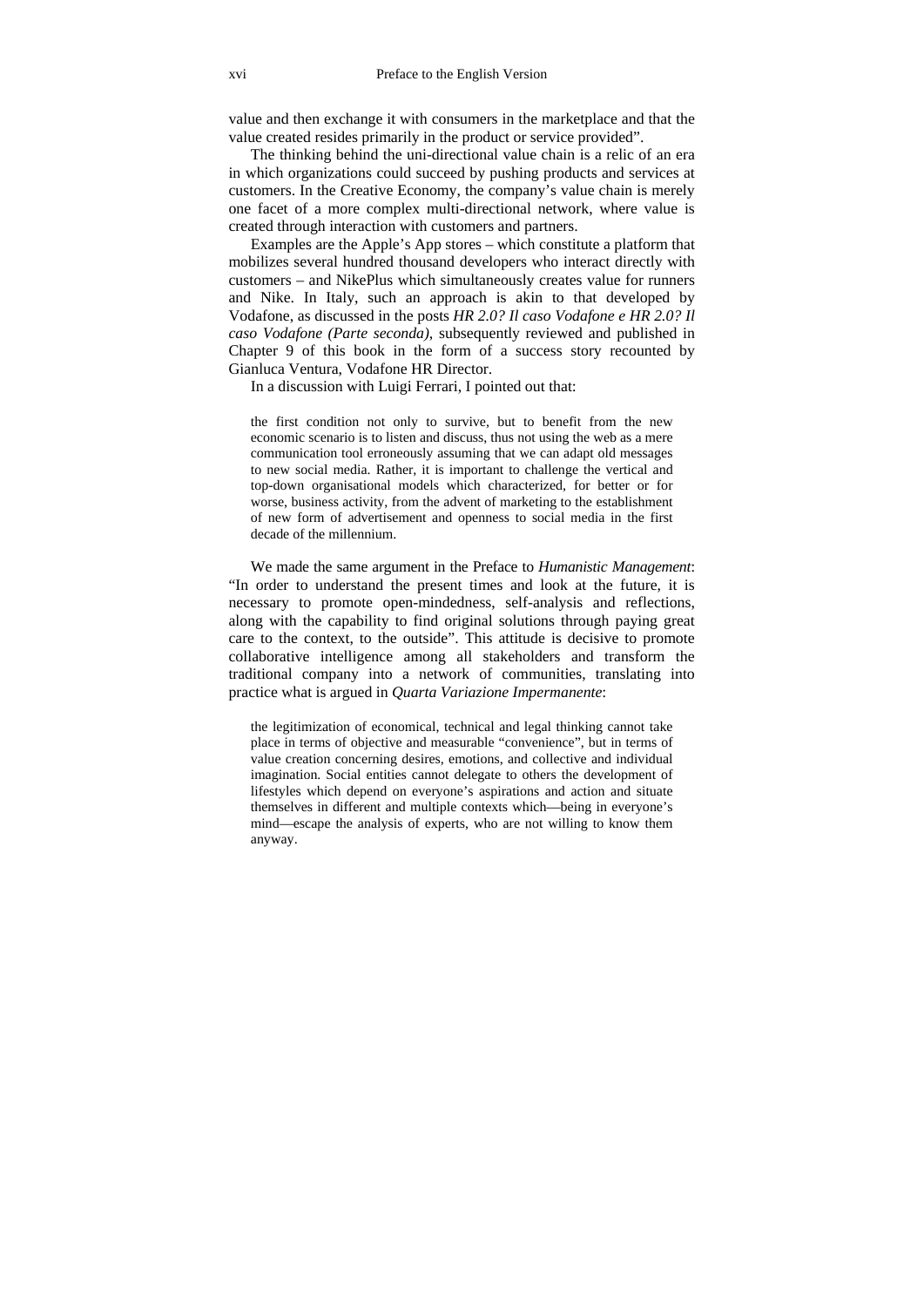#### **From Steep Hierarchy to Shared Responsibilities**

As highlighted by Denning, traditional management draws a sharp distinction both between leaders and managers and between managers and workers. This second distinction is a founding principle of Scientific Management. It was Taylor who in the first years of 1900 established the Planning Department, where ad-hoc managers developed tasks through the "Time and Motion" approach based on the "one best way" rule. Hence the idea that "some are paid to think, others to work" which can be found in characters such as Dilbert in the US and *Fantozzi* in Italy.

The distinction between leaders and managers flows from Abraham Zaleznik's 1977 *Harvard Business Review* article "Managers and Leaders: Are They Different?". The article argued that managers have different skills sets and attitudes. Three aspects were said to be key.

First, "managers focus attention on procedure and not on substance". This means that managers are bureaucrats who mistake the means with the end. Second, managers "communicate to subordinates indirectly by signals," rather than clearly state a position in case of internal conflict. Third, similarly to Quintus Fabius Maximus the Delayer, "managers play for time." Amid the conflicting rules and procedures of bureaucracy, managers have no way of knowing what the right answer is. Selfprotective routines are used, up and down the hierarchy.

Leaders were said to inspire people, spark change and strengthen the corporate culture. In theory, the two roles are complementary. In practice, the distinction has often caused organizations to collide, with leaders inspiring those doing the work, promoting change and enhancing the organizational culture, and managers actively undermining everything leaders do. In reality, I believe that in many cases a certain degree of connivance exists between the two figures, as in the case of the "good and bad cop", who are both interested in maintaining the hierarchy dictated by a Scientific Management approach. As I write in *Nulla due volte<sup>6</sup>*

In companies, scientific managers think they can impose a meaning to procedural, administrative and bureaucratic issues through the 'one best way' rule, claiming that this is the only way to do things. They identify pragmatism with reductionism, changing their attitudes like Robinson Crusoe. Defoe's character thinks that the world can be dominated insofar as it can be measured, assessed, and treated as a statistic. This is a winning

<sup>6</sup> See http://www.humanisticmanagement.eu/english-versions-of-main-italianbook-published-by-marco-minghetti/nothing-twice-selected-excerpts/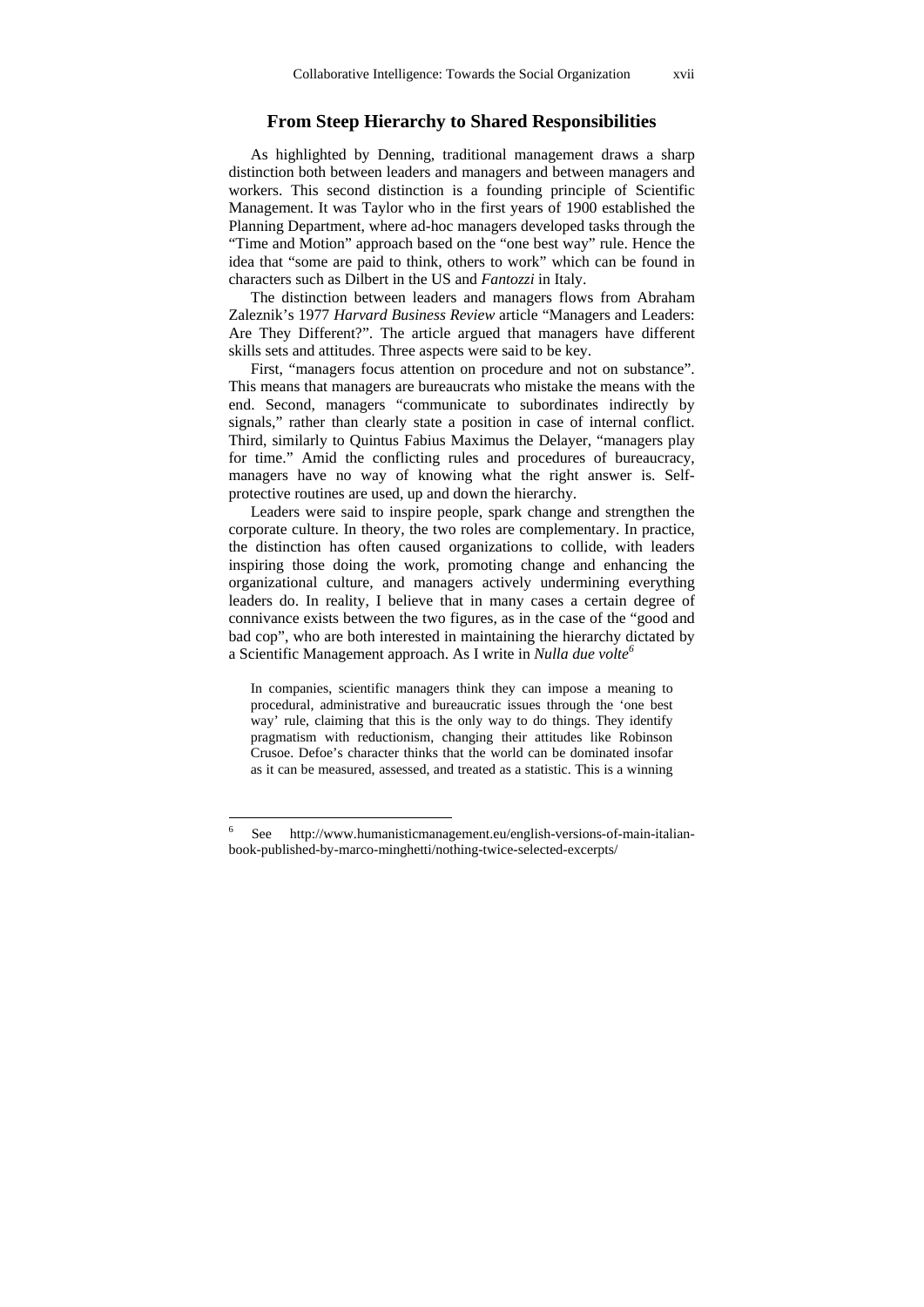move until when Robinson the 'manager' finds himself operating on a desert island

In the Creative Economy, as well as in companies adopting the Humanistic Management 2.0 model, the distinction (real or fictitious) between managers and workers is meaningless, especially the superiority of the former on the latter. This distinction is radically replaced by the notion of 'collaborative intelligence' which in the definition I provide also includes that of Goleman's emotional intelligence, given the relevance of empathy (see Chapters 12 and 14 on engagement and summoning in collaborative working processes).

Simply put, it all comes to replacing what I have come to term "collaborative intelligence", with widespread stupidity which is either the mainstay of Scientific Management or the cause of the economic crisis we have been dealing with for years.

Indeed, it is hard to imagine a different outcome for an organizational model where the majority of people are paid "to work and not to think". This point is clearly explained by Antonio Pascale in the article "Can a proper stupidity rate benefit the office?" published on *Il Corriere della Sera* on 16 January 2013:

Stupidity is among the causes of the economic collapse which has recently affected corporations, banks and a part of the financial sector. 'Stupidity' is the attitude of management to disregard wider questions and to engage only in short-term speculation […] Speculation, little ability to compare data in a wider perspective? Yes, that is right. Stupidity. [That is why] the whole 1900 employment system is facing a crisis. Production was [and still] is] based on repetitive tasks, instructions and a regimented system. Yet today, in order to gain value in the market, an item must produce a certain level of innovation. In order to be innovative, it is necessary to be creative. And to be creative one cannot be alone, but it is necessary to share each other's data, to adapt to the new, to risk […]. Anyone has to be assigned his own task. In a way, ideas turn people on. It will be a difficult change, old occupations will no longer be required, yet it might be that not stupidity, but widespread, organic and supportive creativity will become the winning strategy.

Collaborative intelligence is the driver of a social organization, where work is increasingly done in self-organizing teams, networks and ecosystems, where the distinction between managers and workers begins to dissolve. Members of self-organizing teams share leadership and management responsibilities. Denning provides the example of the California-based tomato processing company, Morning Star.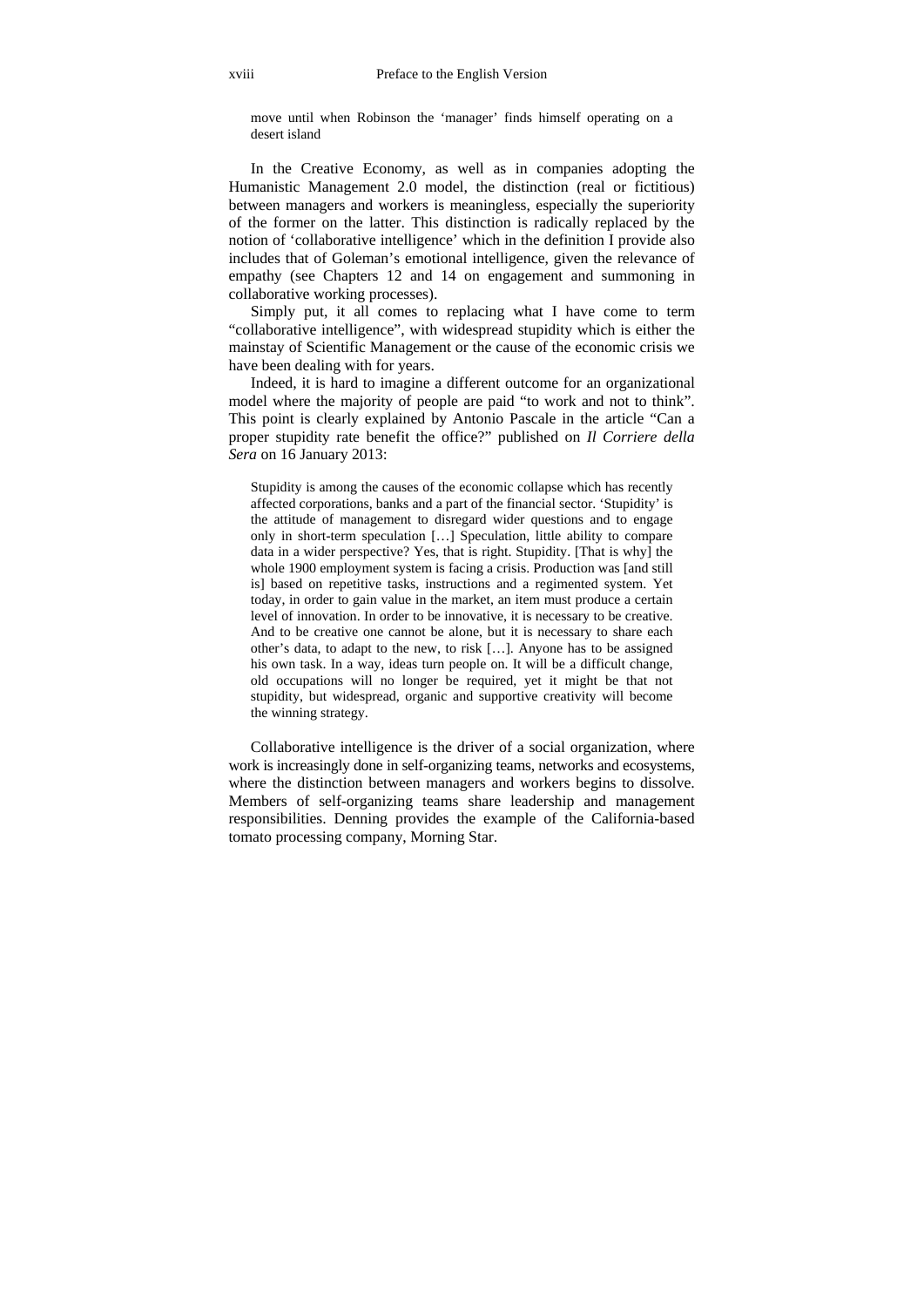Employees not only work, but also set objectives, control and supervise what they do, find new ways to create value, and measure progress towards objectives. Everyone has a clear line of sight to the customer for whom value is being created. Similarly, partners contribute value directly to customers on platforms orchestrated by the organization.

In this connection, it is interesting to point out the renewed interest for tools like the Balanced Scorecard proposed by Nolan and Kaplan in 1992, which can be used either as an instrument to measure tangible and intangible assets or to a means to communicate and share company objectives. This brings to mind an interesting article published on *Harvard Business Review Italia* in July-August 2013 describing the case of Allianz, as well as the interview to the HR Director of Ottica Avanzi Fabio Bernardi (the full text is available in this book at the end of Chapter 8). Here is an excerpt dealing with the Balanced Scorecard:

*- At the time of launching the idea of a balanced scorecard to assess the performances in order to measure intangible assets, Nolan and Kaplan argued that this tool was first and foremost a system for internal communication. It seems to me that your philosophy is akin to theirs.*  Based on the users who visualize them, some key performance indicators (KPI) are regularly generated and published through our portal, which are sent out to all the organizational levels and can be easily interpreted to gather an idea of the company results in relation to the objectives laid down. Becoming aware of the performances according to the objectives set allows the organization to anticipate the market dynamics, which is key to the success of any organization operating in the retail industry.

Finally, remuneration should also reflect this new approach to work. The traditional system is individual and objective-based, thus in stark contrast with those promoting the involvement of all actors to achieve collective success (which can be seen as a paradox of the Command and Control Model, that is *Divide et Impera*). According to Denning, executive compensation is having disastrous business consequences, including a serious misallocation of capital and talent, repeated governance crises, rising income inequality and an overall decline of the US economy. The same holds for Italy, where the situation is even worse, if one consider higher unemployment levels among talented and young people, caused by forms of rampant nepotism rewarding relatives, friends, and "useful idiots" (who will be somehow useful but will remain idiots in organizational terms). In order to keep afloat in an increasingly dynamic market where power has shifted from the supplier to the buyer, organizations are moving from forms of centralized control to a decentralised system enabling collaborative working processes.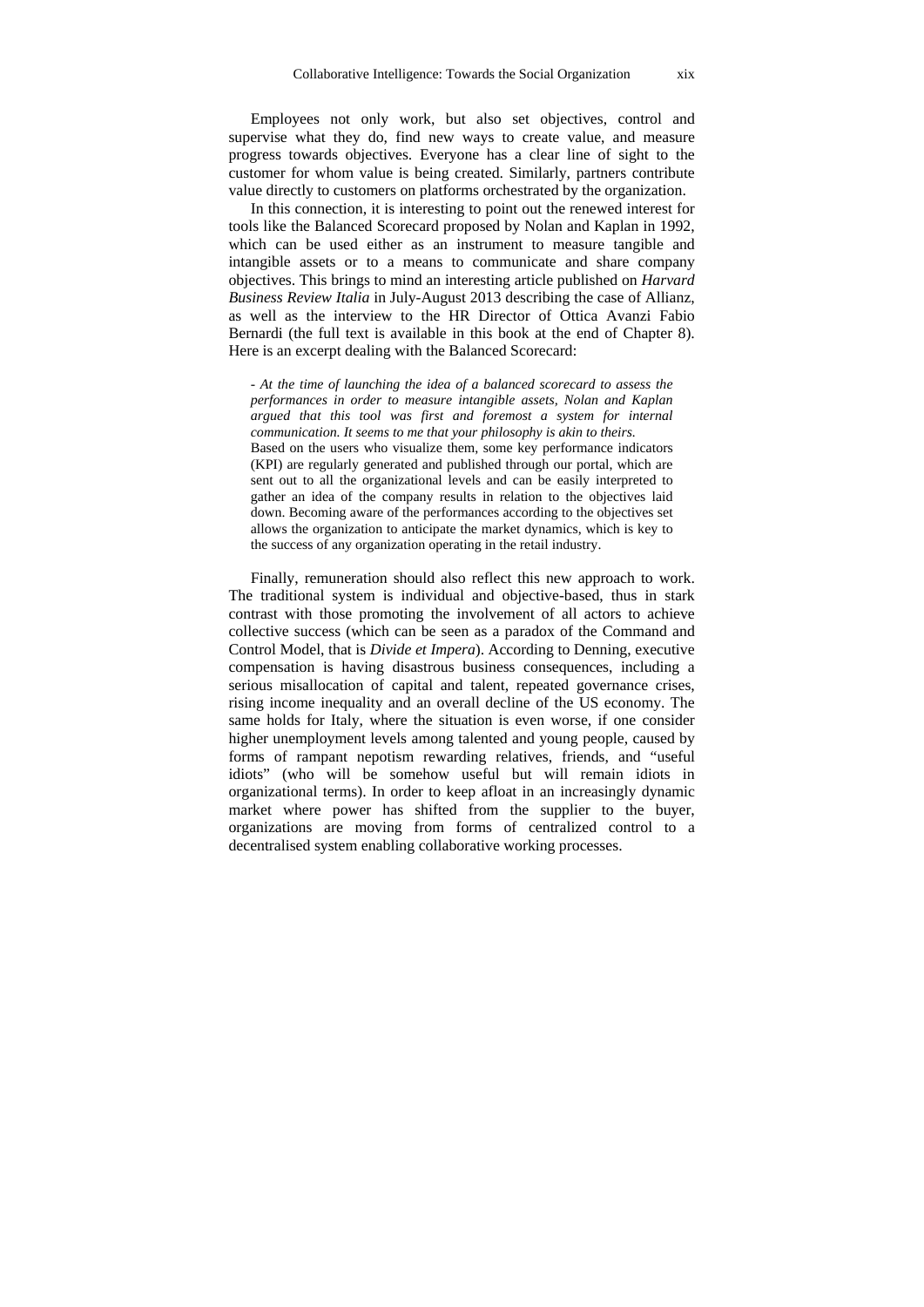In the traditional economy, work is coordinated through bureaucratic rules, plans and reports. Targets are set and controlled by managers and hierarchy is an information processing system. When the firm has a problem brings together a group of people to work on it. The result of this work becomes a proposal that is consolidated and moved up the chain of managers for a series of reviews and approvals. In a slow-changing marketplace, people higher up have more information, knowledge and experience; this justifies their decision authority. In a world of gradual change, experience is a huge advantage. People lower down in the hierarchy have limited information and are usually looking at the world from a narrow perspective. Yet the world has changed. As I write in the first pages of this book drawing on some reflections of Gary Hamel

The management model that predominates in most organizations traces its roots back to the early 20th century. At that time, management innovators were focused on the challenge of achieving efficiency at scale. Their solution was the bureaucratic organization, with its emphasis on standardization, specialization, hierarchy, conformance and control. These principles comprise the philosophical foundations of Management 1.0 [that is of Scientific Management enunciated by Taylor in 1911] and are deeply baked into management mindsets and processes. In virtually every organization, one finds that power cascades down, that strategies get set at the top, that tasks are assigned and not chosen, that supervisors review subordinates rather than the other way around, that control is imposed, and that senior executives allocate resources. Before the Web, it was hard to imagine alternatives to management orthodoxy. But the Internet has spawned a Cambrian explosion of new organizational life forms, where coordination occurs without centralization, where power is the product of contribution rather than position, where the wisdom of the many trumps the authority of the few, where novel viewpoints get amplified rather than squelched, where communities form spontaneously around shared interests, where opportunities to "opt-in" blur the line between vocation and hobby, where titles and credentials count for less than value-added, where performance is judged by your peers, and where influence comes from sharing information, not from hoarding it (XII).

This excerpt seems to paraphrase the theories that I put forward along with a clique of visionaries in the 2004 *Manifesto of Humanistic*   $Management<sup>7</sup>$ , the scope of which has become clear only recently. This is due to social software which is becoming increasingly accessible—often

<sup>7</sup> See http://www.humanisticmanagement.eu/english-versions-of-main-italianbook-published-by-marco-minghetti/from-humanistic-management-manifesto/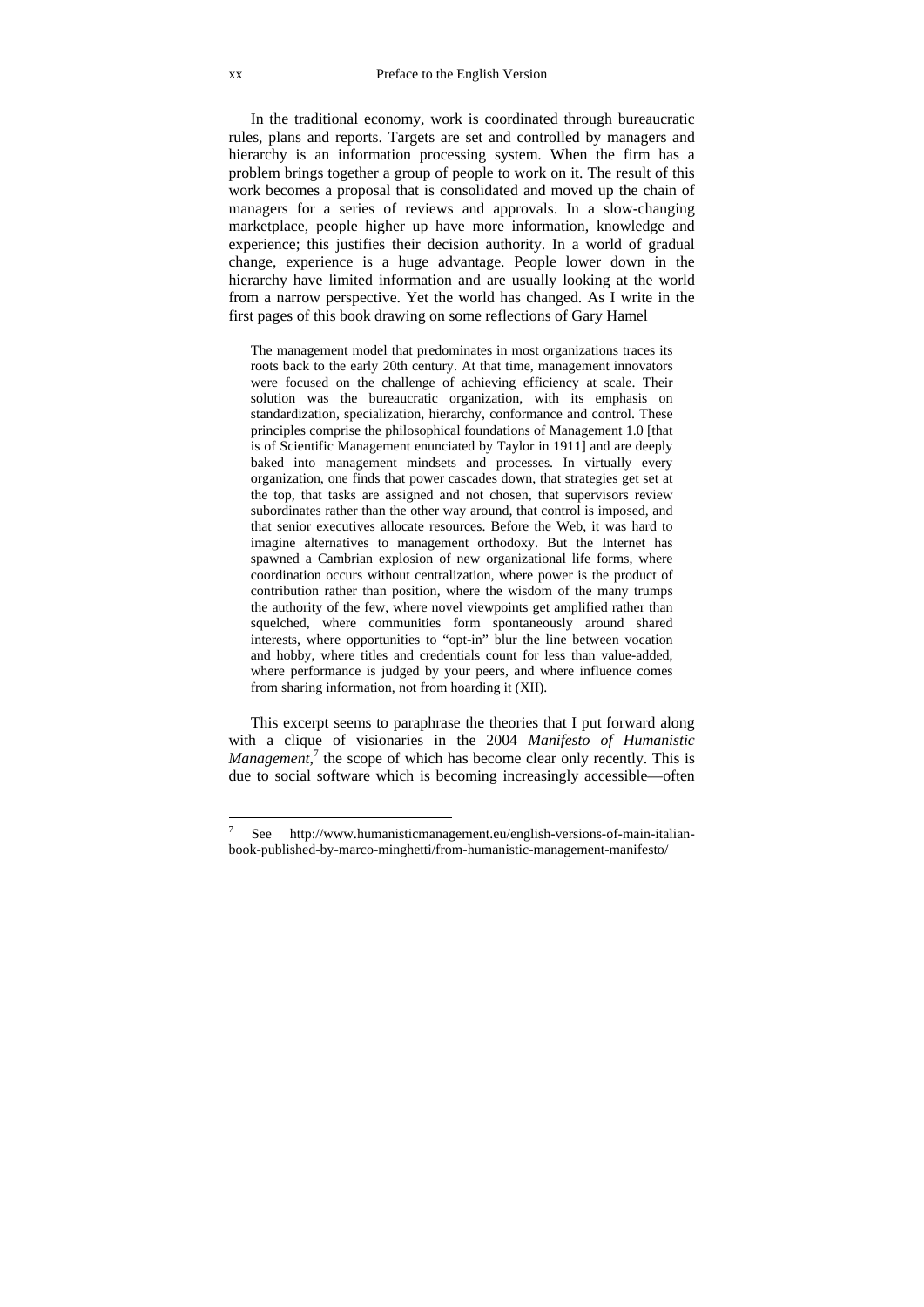free of charge—and the large-scale introduction of collaborative platforms from leading ICT players, which make the foregoing brainchild feasible.

As argued by Denning, in this fast-changing world, experience that predisposes leaders to pursue "business as usual" is often a handicap.

Further, in knowledge work, the people doing the work are often better placed than top management (this calls to mind the Kublai Kan of Calvino's *Città Invisibili* and the Fordgates of *Le Aziende Invisibili*<sup>8</sup> cf. episode 65 in particular that of our color collective novel *The Man in the High Castle*) to make decisions to solve problems, to determine tradeoffs between quality and quantity, set targets and assess progress.

Much of the justification for centralizing decision-making at the top of the hierarchy has dissolved. As a result, knowledge work is increasingly done by self-organizing and self-managing teams, networks and ecosystems operating both inside and outside the organization. In some organizations, work is coordinated through processes known as "dynamic linking". Its principal elements are: work is done in short cycles; intelligence is gathered as to what might delight the customer; those doing the work decide what can be accomplished in the cycle; impediments to achieving goals are systematically removed; progress is measured by direct customer feedback at the end of each cycle. It is no coincidence that one of the leading figures of marketing, Brian Solis, who also anticipated the end of "business as usual", wrote an article describing the evolution of the relations between companies and consumers through a map. This map sets out the steps taken by customers when choosing a product (before, during, and after), and the growing importance of digital tools in the engagement process is emphasized (mobile and social devices, the Web, IRL—In Real Life).

Special reference is made to those digital devices with a screen (smartphones, PC, tablets, TVs, and so forth), each of which gives rise to a "custode experience" preventing customers from becoming familiar with the offer by the company. Not surprisingly, at least for us, the article begins with an image of some people entering a labyrinth (the one chosen by Solis is a rhizomatic one) described by the author as "the Dynamic Customer Journey".

Back to Denning, he explains that dynamic linking enables continuous innovation, to meet the shifting needs of clients while also achieving disciplined execution, something that hierarchical bureaucracy could never achieve, although being created exactly for this purpose. This is a further

 8 See http://www.humanisticmanagement.eu/home/the-in-visible-corporation/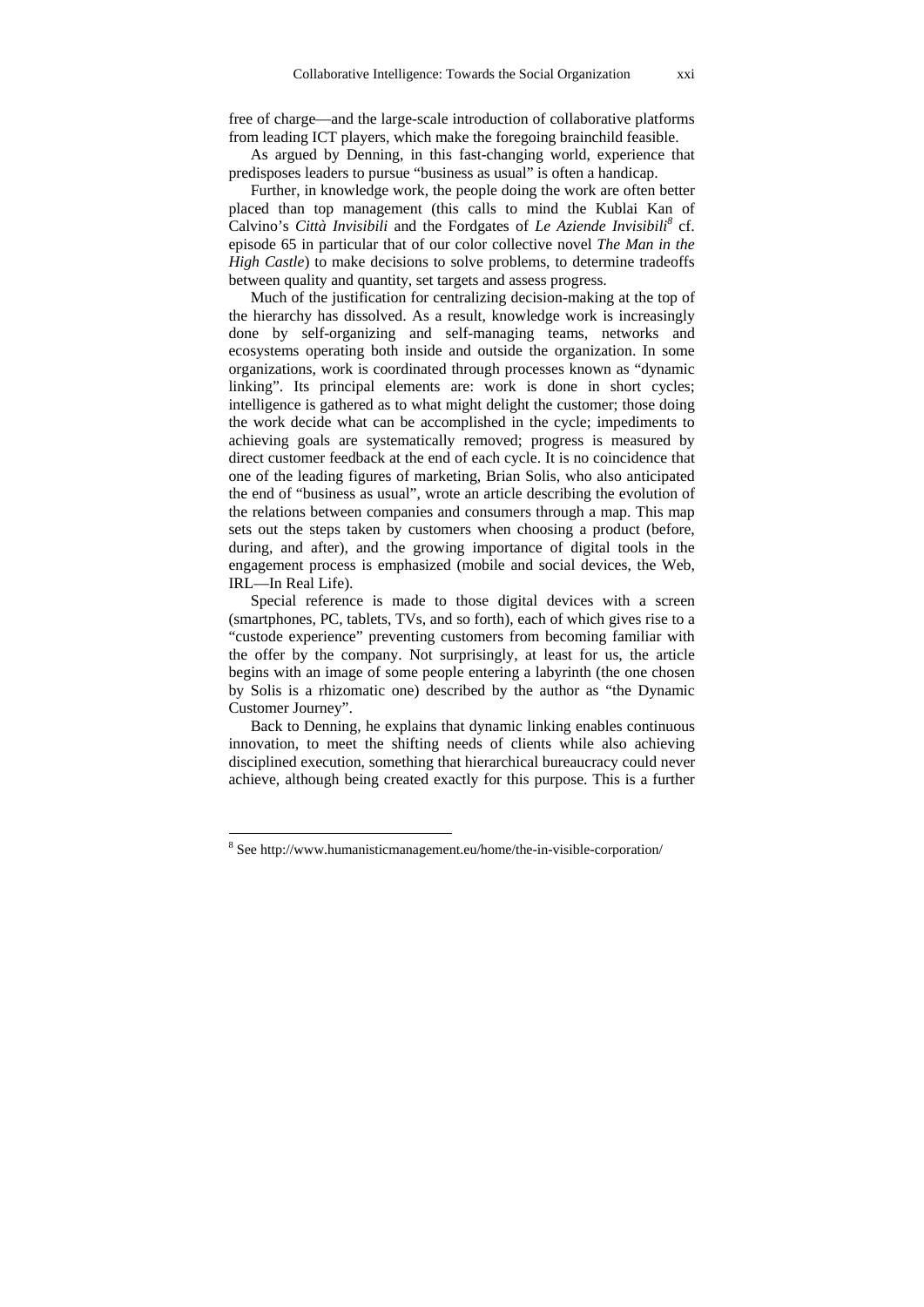confirmation that, as I have frequently experienced, there is nothing less scientific than Scientific Management.

#### **From Economic Value to Values that Grow the Firm**

Denning goes on to highlight that in the Creative Economy, there is a shift from a preoccupation with traditional approaches to economic value—improved efficiency, economies of scale and cost-cutting—to a broader focus on the values that will grow the business by generating innovation and customer delight. The values of radical transparency, continuous innovation and sustainability become the primary values of the firm.

This is a key aspect of Humanistic Management 2.0. The 15<sup>th</sup> *Variazione Impermanente* sets forth that management must consider the ethics of responsibility, which regularly weighs the consequences of its own actions and holds itself accountable for possible risks. To make this happen, it is necessary that "people become the centre of individual capitalism, which requires investing on themselves at their own risk".

People can do this only if they live in epistemic communities (in the sense provided by the social organization) enabling them perform their functions (reflection, sharing, modification of the premises, creation of new identities).

Shared forms of risk-taking are those where it is possible to project the interdependency among people, and to explain one's idea and conception of risk. Taking risks is intended as a form of mutualism and inclusion, not only competition. Taking risks means foretelling what is possible and unexpected by providing a common meaning and using such prediction in the market in technical, economic, and political terms. The company emerging from such reflections is an entity which assumes a risk which has been shared and justified by those involved—although with different roles. Yet some procedural and material conditions are in place enabling participants to review initial dialogue, look for new justifications, providing new reasons to stay together or separate. This is an additional way to reassert the ethical mission, which then becomes mandatory for decision-makers and must be the founding principle of any vision: creating working communities outside the company, the purpose of which is to be shared and based on a justification.

The meaning of this expression is twofold. To start with, being together here does not refer to a group of friends who meet out of conviviality. The difference here lies in the fact that in a productive system there are objectives to be met, which concern certain standards, deadlines,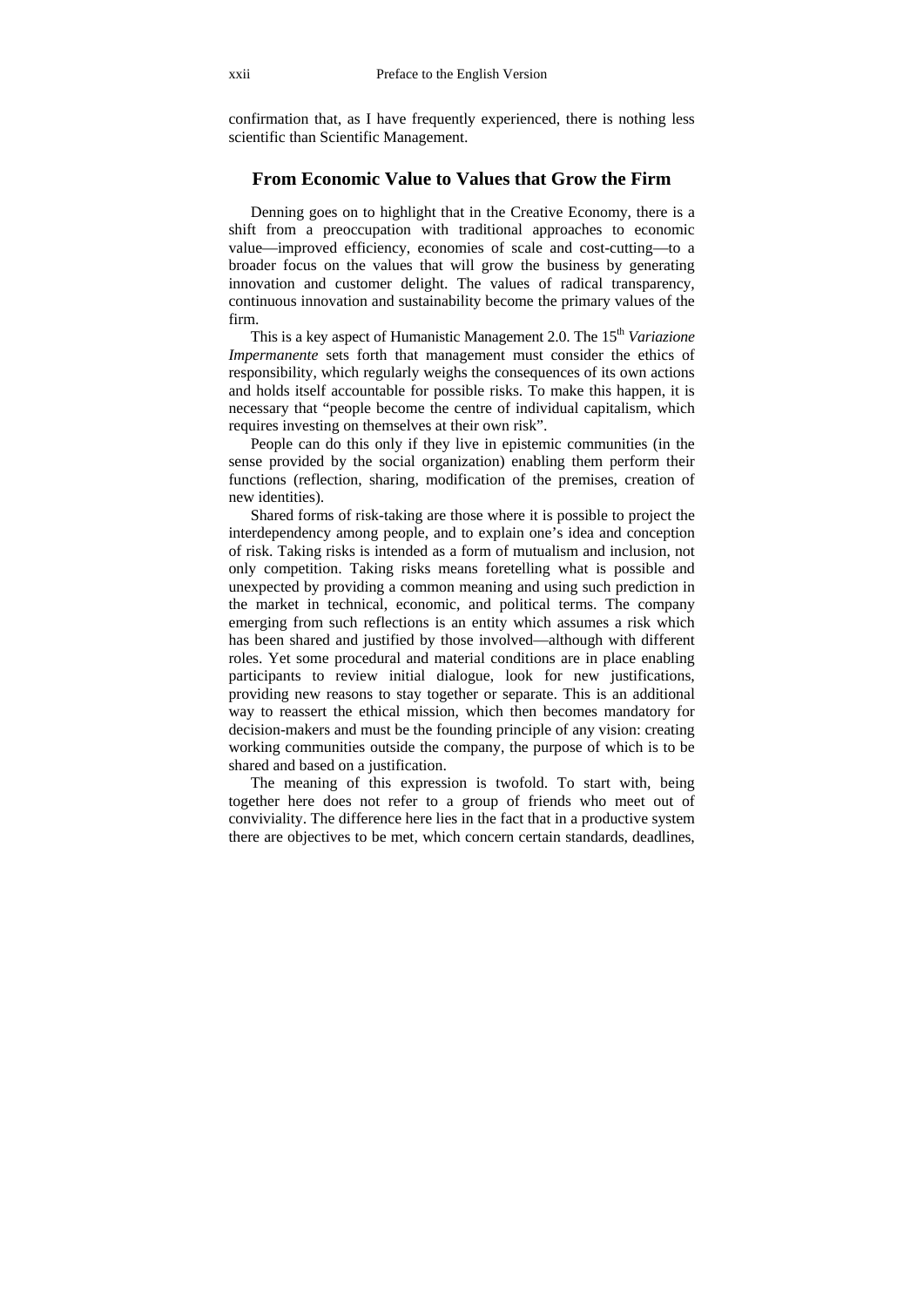quality and compliance with the market needs. Another difference is the need to serve a personal purpose, which is met by the awareness of providing a contribution, a sense of fulfillment arising from participation, involvement, and shared responsibility. These aspects make up the justification I was referring to before.

This is exactly what happens in a social organization, considered "social" because it promotes engagement and social benefit, which is a point I have already made some years ago in one of my posts on social innovation. The comment was published *on ideaTRE60*, the first social media, which I created and developed, devoted on projects benefitting society based on "the collective intelligence for a vital world".

A prominent example made by Denning is Whole Foods Markets, where the dedication to innovating with stakeholders to achieve profitable environmental sustainability is supported by radical transparency: the company shares so much information with its employees that the Securities and Exchange Commission has designated all employees some 60,000—as "insiders" for stock-trading purposes.

#### **From Command to Conversation**

As pointed out by Denning, none of the above shifts will be sustained if management communicates in the traditional mode of top-down commands that fail to acknowledge that employees are both stakeholders and part of the innovation ecosystem. Nor will customers be delighted if communications with the organization consist of unresponsive one-way commands. Nor will other businesses be likely to collaborate on the firm's platforms unless they perceive the relationship as a genuine partnership. Not only is this a crucial transformation, but it also "useless to resist to such change", as Vogons (who are "ruthless caricatures" of the bureaucrats we referred to earlier) would put it in *The Hitchhiker's Guide to the Galaxy*. We live in a society where the assumption that "the market are conversations" theorized in the 1999 *Clutrain Manifesto* is now outdated; "images and conversations" are now essential components of human relations.

As far the social organization is concerned, companies have heavily invested on social media marketing. As I explained in the blog of Cisco Italia, the main challenge today is to align internal conversations with external ones. What do I mean by that? Some years ago, a colleague of mine told me "one can be 'half' pregnant: either you are pregnant or you are not. You can go through a false pregnancy at the very best, but it is not the same thing". The same happens with companies; they cannot define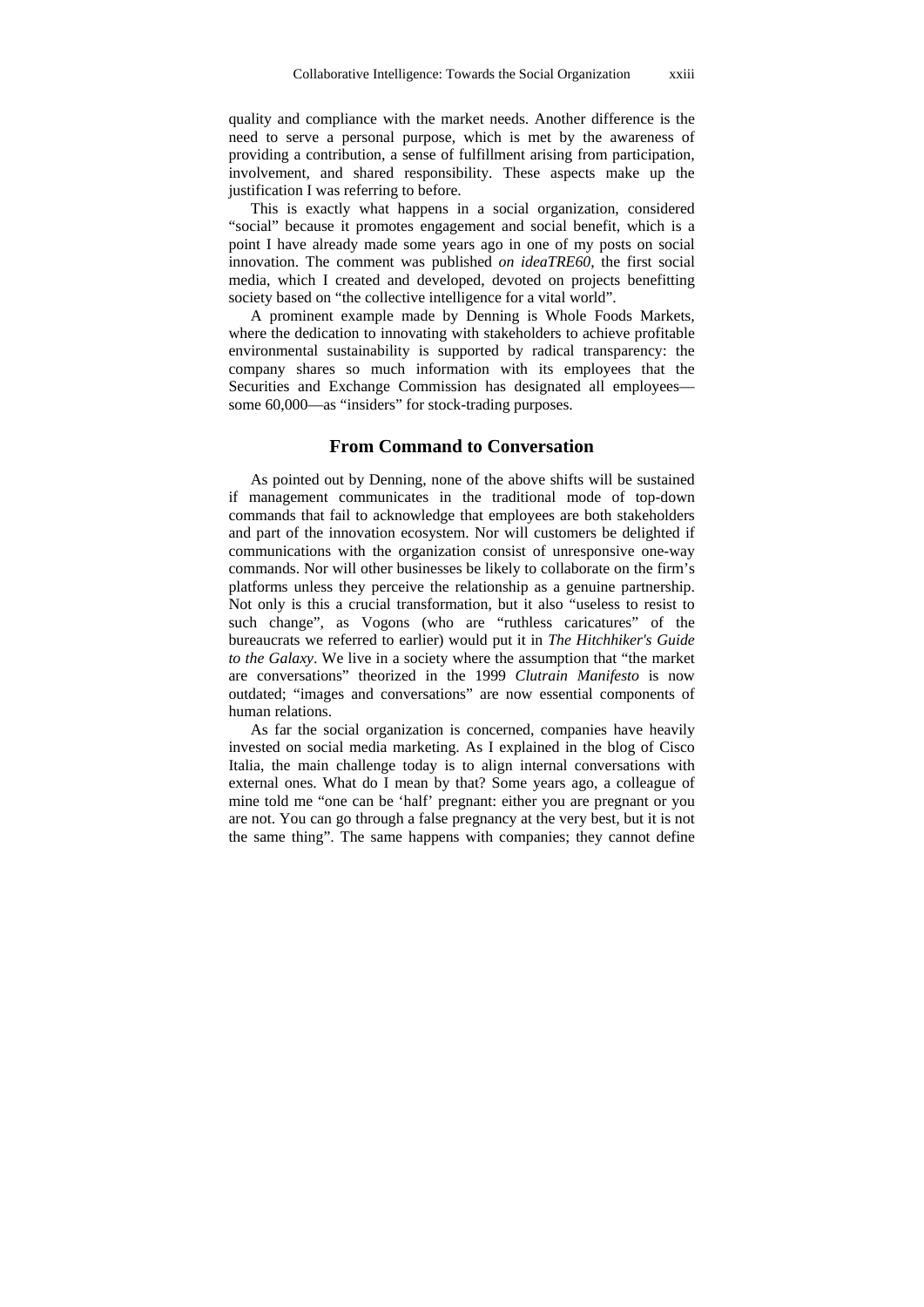themselves 'social' if they implement 2.0 technologies with the outside world and 1.0 networking tools for internal communication. The lack of alignment between the internal and external world generates increasing forms of disruption. This is a key concept expressed in this book:

the world of "command and control" is turning into one of "sense and respond". It is necessary to be sensitive to what is happening and react appropriately. But being sensitive to new things is as far as it can be from the state of mind of Taylor's followers, so well described by Petrus, one of the protagonists of the novel *La Mente InVisibile*: in the modern era, the author of the principles of scientific management has been able to give consistency (or solidity, as Bauman would put it) to the "dream of creators of perfect orders, of total institutions, whether it is the empire of Hammurabi or a mafia gang: (that) of having perfectly flexible and fully autonomous subjects, in the sense of self-propelled people with respect to their task, but only to them. Religiously committed subjects or slaves, helots, metics, freedmen, serfs, picciotti, Manchesterian workers, massworkers, or Taylorist workers, robots, integrated managers and integrators in and of the organizational machine".

Against this background, Denning points out the importance of authenticity (as arduous as it can be in the digital world) in conversations developed within the business community.

#### **From Managing Process to Stewardship of Stakeholders**

Considering the founding principle of any social organization, where all stakeholders are called to contribute to create added value for customers, Denning points out that Management 1.0 often seeks to manipulate employees, partners and customers by whatever means necessary to achieve profits. In this sense, radical management and the Creative Economy reflect a move away from managing people on spreadsheets as "resources" to be pushed from one project to another.

This is even truer for Humanistic Management 2.0. In *Nulla due volte*, 9 I dealt with this issue as follows: in scientific management the context is static, simple and structured, whereas in humanistic management is dynamic, complex, de-structured. Serial production, standardization and specialization of tasks and skills characterize the former; originality, creativity and meta-disciplinarity identify the latter.

<sup>9</sup> See http://www.humanisticmanagement.eu/english-versions-of-main-italianbook-published-by-marco-minghetti/nothing-twice-selected-excerpts/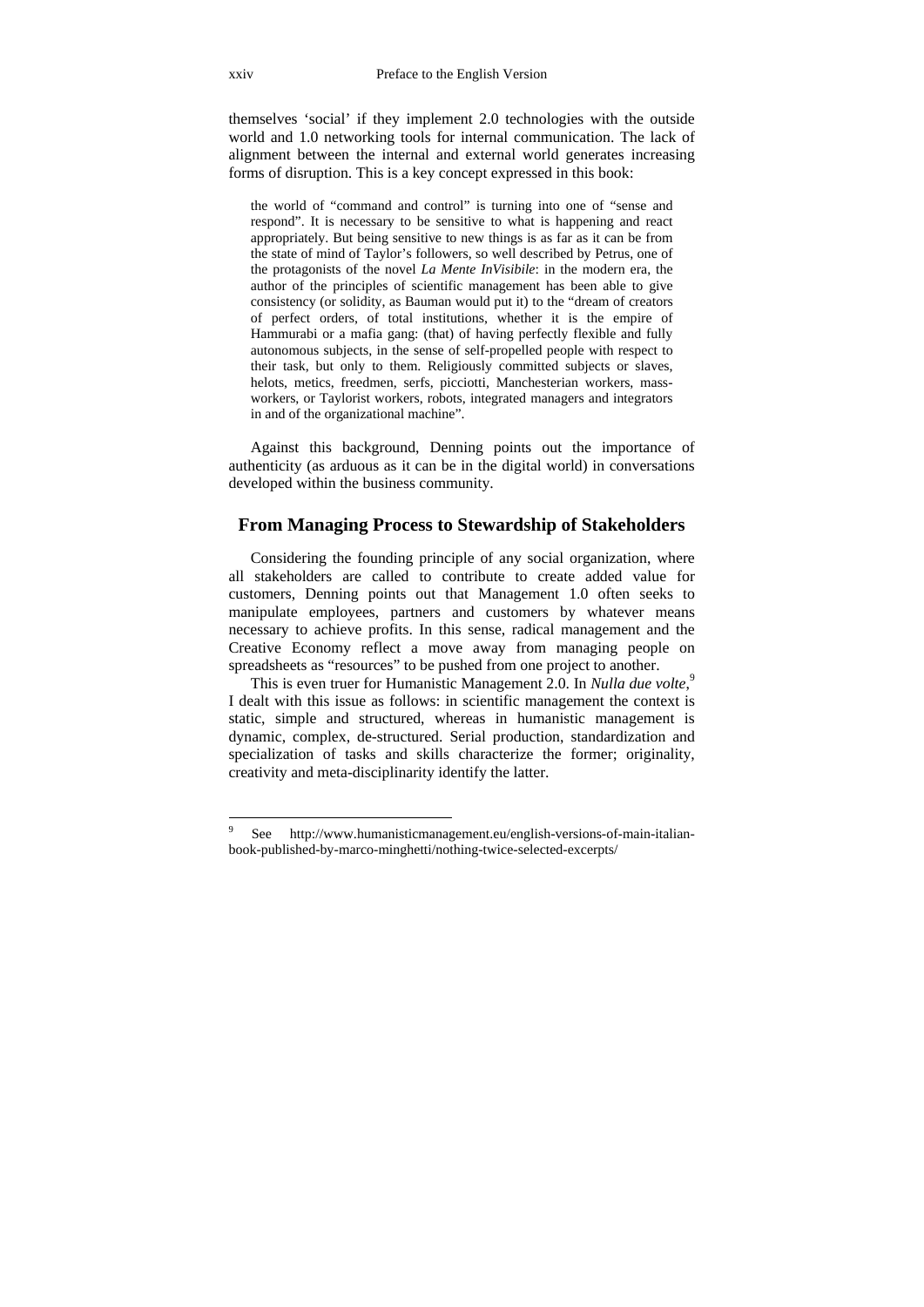Scientific management is concerned with mass marketing, product orientation and quantity, while humanistic management focuses on customer's relations, service orientation and quality. This implies that scientific management adopts a model which is based on reductionism, fear for innovation, a lack of individual responsibility for the final outcome, and functional triumphalism which systematically deny the essential interaction with the other. This model clashes with that of humanistic management which promotes diversity, openness to the future, individual involvement and risk-taking which are necessary to strike a balance between individual and collective responsibility, the combination of rationality and sensitivity, inter-functional dialogue (which results from self-development and that of the others), ongoing research and selfmaking. As a result, the way one thinks of the business translates into such metaphors as the machine, automatism, pyramid, a system of preestablished and fixed meanings which are opposed to collective effort to generate meaning, vital worlds, labyrinths, texts, scores, plays, movies, blogs.

Two ways of thinking of people originate from this state of play: one the one hand, "one-dimension" and interchangeable human resources, clones and replicants who are irresponsible, unmindful, and blindly obedient; on the other hand, multiple and original identities, and everchanging individuals who are aware of their own singularity, open to the future and who communicate with the outside world. They are free, as they are able to commit to responsible decisions.

The main characterization of these people results from individuals who overturn the classic theories on the future of modernism, be they critics (e.g. Charlie Chaplin in *Modern Times* and *Jeremy Rifkin*) or advocates (e.g. Marinetti and Nicholas Negroponte). They all agree on the fact that machinery and computers will end up replacing and killing the spirit of "human work" and locking in "the ghost in the machine", as pointed out by both Arthur Koestler—who referred to the relations between the mind and the body—and the Police in their work *Ghost in the Machine* ("we are spirits in the material world"). In reality, the highest technological power mandates to set free "the ghost in the machine", that means increasingly promoting intangible skills and individual creativity.

Denning's analysis also highlights another issue which I have developed in *Le Aziende In-Visibili10* (Episodio 99, *The Sunny Side of Your Storytelling Life*): it is necessary to move beyond these fashionable forms of storytelling 1.0 that are merely intended to embellish the "truth" which

1

<sup>&</sup>lt;sup>10</sup> See http://www.humanisticmanagement.eu/home/the-in-visible-corporation/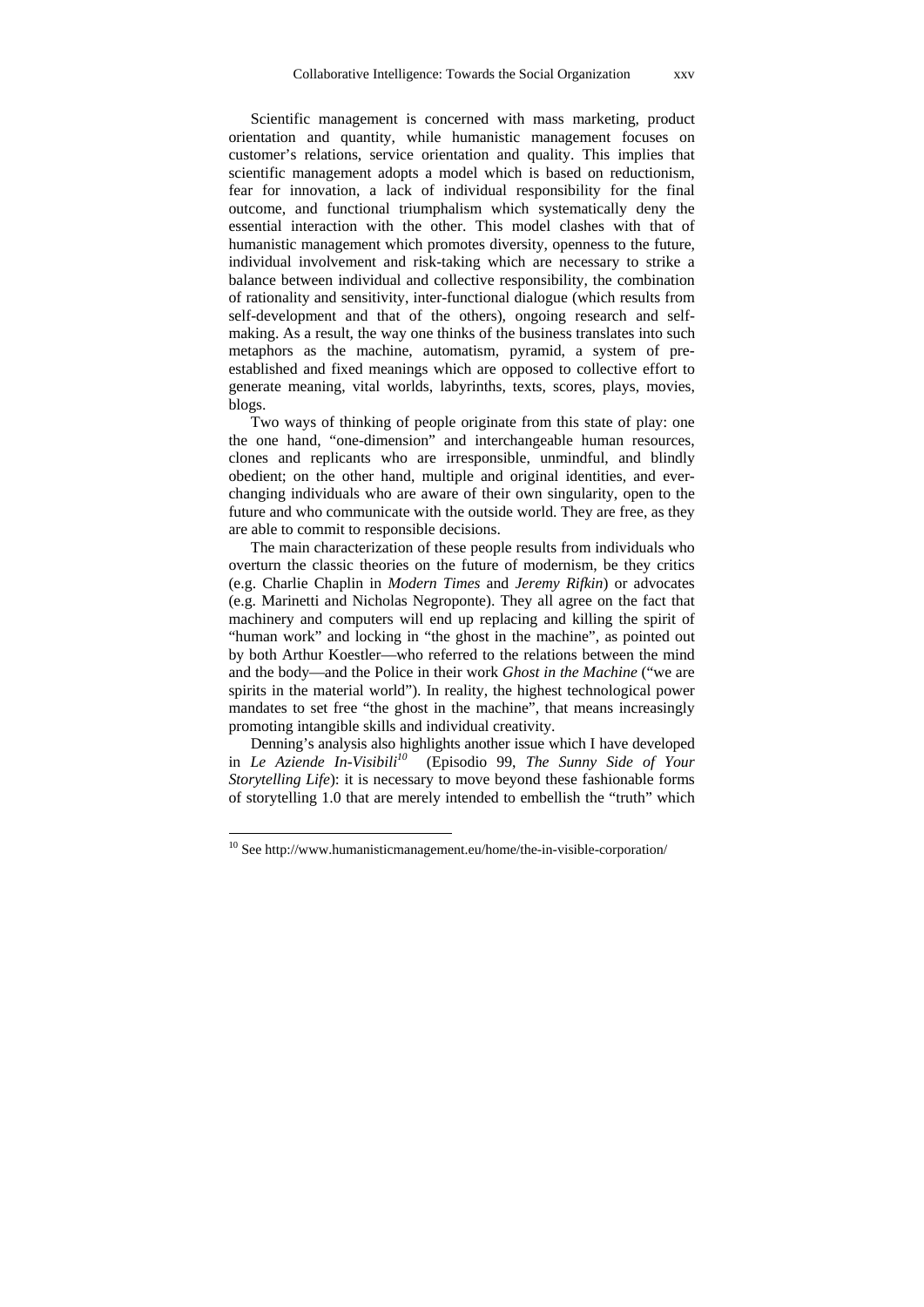is then disseminated in top-down organizations. This still happens today in large organizations which claim to be innovative, although making use of these 'Goebblesian' cascade systems which have become ridiculously rhetorical.

#### **From Episodic Improvement to Paradigm Shift**

I agree with Denning when he argues that the depth and breadth of the changes described above amount to a "Copernican Revolution" in management. As Joseph Bragdon wrote in *Profit for Life* (2006): "We are finally waking to the fact corporations are not the center of our economic universe, with people and Nature orbiting around them. In fact the opposite is true".

Yet I question Denning's argument that the set principles, practices, attitudes, values and beliefs described so far constitutes "a new paradigm". As I wrote in the Foreword of the *Humanistic Management Manifesto*: 11

Historically, there are two definitions of 'paradigm': one which is exposed to the temptations of intense thought and considers the paradigm as an overarching truth; the other is closer to the etymology of the term and refers to its classic, non-scientific use. It takes on the same meaning adopted by Thucydides, according to whom *paradeigma* was concerned with the example provided by a master to his own disciples to support a given theory, without necessarily claiming to be *paradeigma* (a model in terms of virtue and behavior).

The paradigm here is intended as an analogical and supporting tool to help disciples to better understand what experience, history and knowledge tell us. Thus while the first definition is overly meaningful, the second is too a narrow one.

Accordingly, it seems to be more convenient to move from a paradigm—which by definition is static, narrowed, and non-evolutionary —to a new discourse that, in Lyotard's words, can be defined as "simply narrative" and based on "a model associated with internal balance and conviviality". This new discourse encompasses original concepts which can be translated into innovative practices which are suited to the flow of time (in the sense given by Heraclitus), the flux of life and the evidence of the human dimension, luckily escaping any conceptual framework. This is so because the corporate world is itself a vital world built around the individual.

 $11$ See http://www.humanisticmanagement.eu/english-versions-of-main-italianbook-published-by-marco-minghetti/from-humanistic-management-manifesto/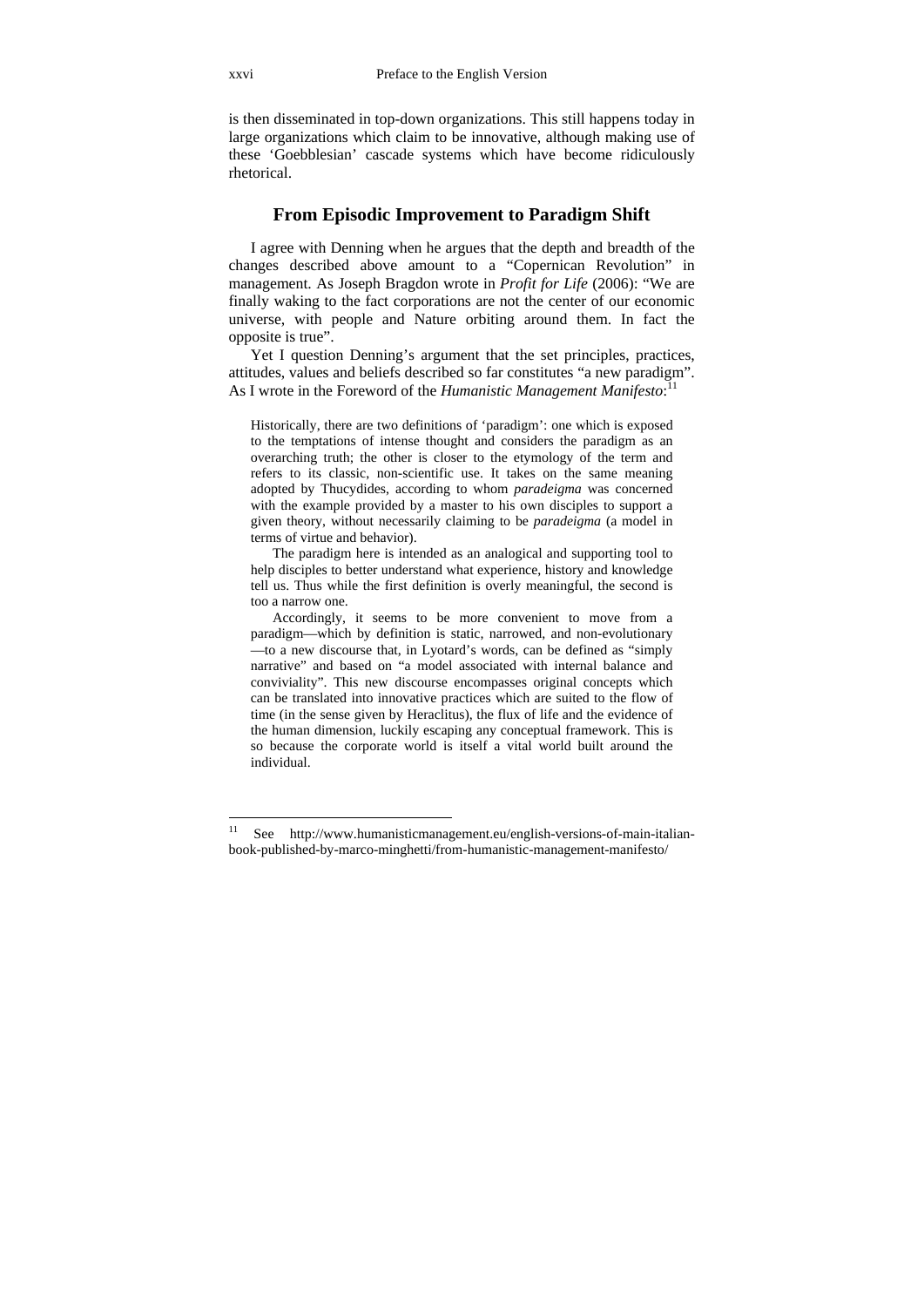As a pointed out in the path illustrated in *Nulla Due Volte*, 12 this individual must be able to express his collaborative intelligence either in offline or online enabling environments created and operated by anyone, above all top management.

Undoubtedly, creating and developing such an environment enabling the collaborative intelligence of all stakeholders is feasible today, also considering the excellent cases of companies which are elaborating some of the principles described by Denning in this post.

Assuming that moving from a static paradigm—although concerning a radical change—to a discourse based on narrative and conviviality is the last element to meet this objective, it might be fitting to quote from a parable by Jorge Luis Borges which I already referred to in 1997 in the third issue of *Hamlet*. 13

Borges' words are more meaningful than any other technical, economic or (strictly speaking) managerial example and help us understand how future organisations will be, bearing in mind that the road to meet one's goal (which is a strategic and not a merely tactical one) still requires commitment, dedication and willpower:

The distant king of birds, the Simurgh, drops one of his splendid feathers somewhere in the middle of China; on learning of this, the other birds, tired of their present anarchy, decide to seek him. They know that the king's name means "thirty birds"; they know that his castle lies in the Kaf, the mountain or range of mountains that ring the earth. At the outset, some of the birds lose heart; the nightingale pleads his love for the rose; the parrot his beauty, for which he lives caged; the partridge cannot do without his home in the hills, nor the heron without his marsh, nor the owl without his ruins. But finally, certain of them set out on the perilous venture; they cross seven valleys or seas, the next to last bearing the name of Bewilderment, the last the name Annihilation. Many of the pilgrims desert; the journey takes its toll among the rest. Thirty, made pure by their sufferings, reach the great peak of the Simurgh. At last they behold him; they realize that they are the Simurgh, and that the Simurgh is each of them and all of them.

<sup>12</sup> 12 See http://www.humanisticmanagement.eu/english-versions-of-main-italianbook-published-by-marco-minghetti/nothing-twice-selected-excerpts/ 13 See http://www.humanisticmanagement.eu/english-versions-of-main-italian-

book-published-by-marco-minghetti/the-shakespearian-company/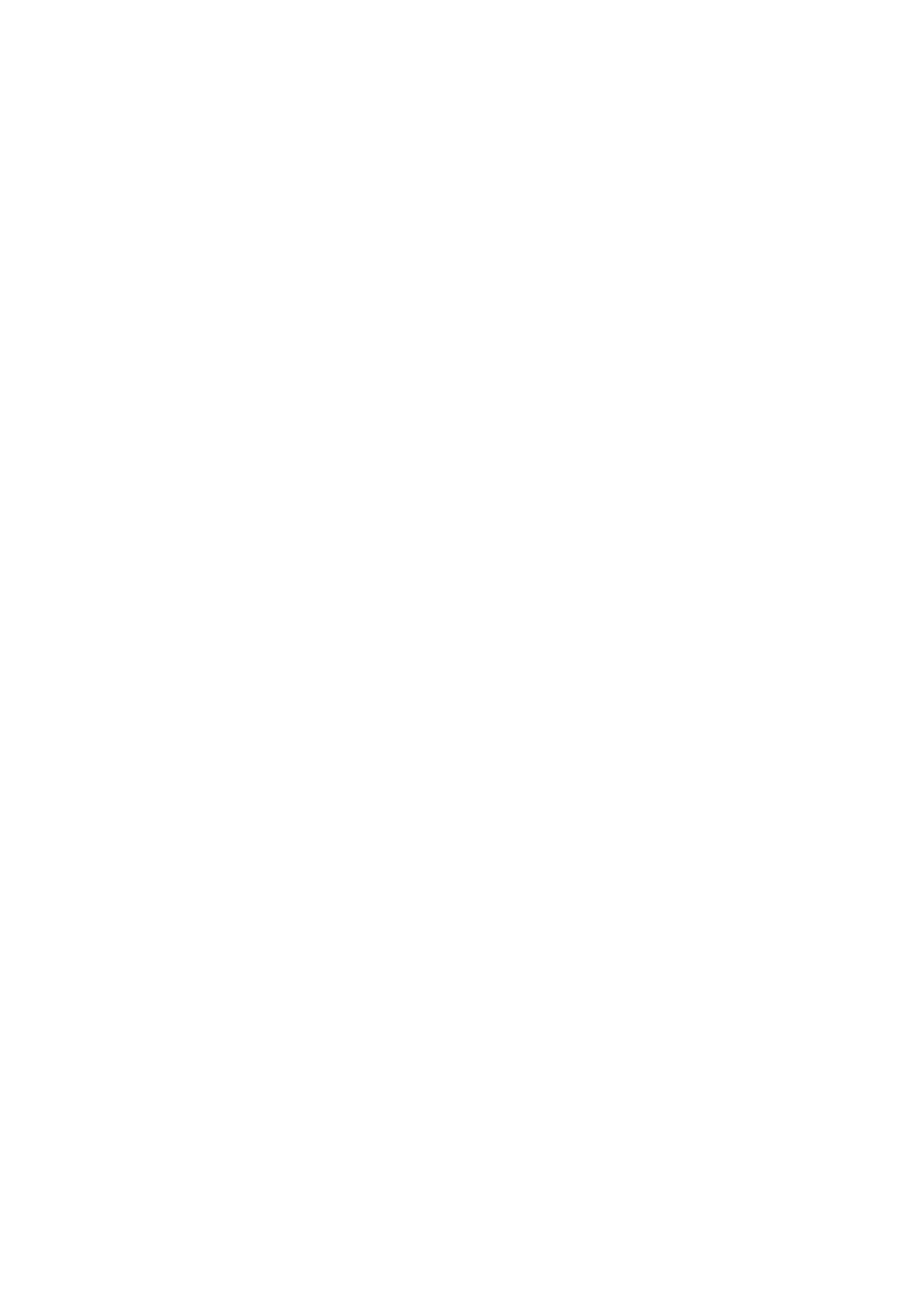## FOREWORD

*"Dad, we've finally figured out what your job is!" "So, if when we go to work we can use Facebook inside and outside the office, it will be because of you!"*  —Marcello and Michele Minghetti, born in March 1997 and August 2000

#### **The International Scenario: From Theory to Practice**

At an international level, the new frontiers of management 2.0 have increasingly become the subject of deliberation and practical action in managerial terms. The turning point which marked the shift from theory to practice perhaps can be seen in an article posted by Gary Hamel in his blog in November 2011, where he averred that:

The management model that predominates in most organizations has its roots in the early  $20<sup>th</sup>$  century. At that time, management innovators were focused on the challenge of achieving efficiency at scale. Their solution was the bureaucratic organization, with its emphasis on standardization, specialization, hierarchy, conformance and control. These principles comprise the philosophical foundations of Management 1.0 [that is of Scientific Management enunciated by Taylor in  $1911<sup>14</sup>$  and are deeply baked into management mindsets and processes. In virtually every organization, one finds that power cascades down, that strategies get set at the top, that tasks are assigned and not chosen, that supervisors review subordinates rather than the other way around, that control is imposed, and that senior executives allocate resources. Before the Web, it was hard to imagine alternatives to management orthodoxy. But the Internet has spawned a Cambrian explosion of new organizational life forms, where coordination occurs without centralization, where power is the product of contribution rather than position, where the wisdom of the many trumps the authority of the few, where novel viewpoints get amplified rather than squelched, where communities form spontaneously around shared interests, where opportunities to "opt-in" blur the line between vocation and hobby, where titles and credentials count for less than value-added,

<sup>14</sup> Taylor, F. W. 1911. *The Principles of Scientific Management.* New York-London: Harper & Brothers.